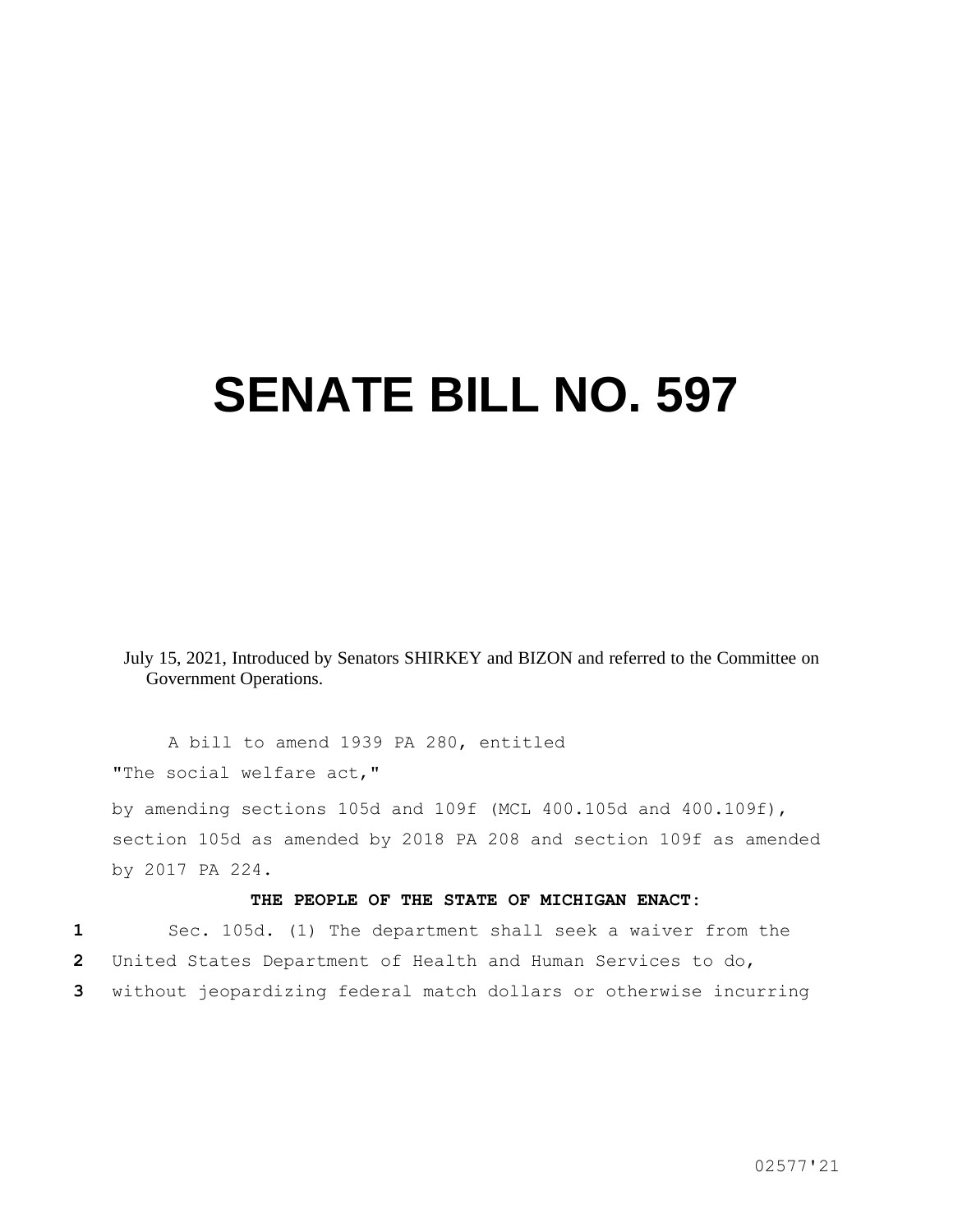federal financial penalties, and upon approval of the waiver shall do, all of the following:

 (a) Enroll individuals eligible under section 1396a(a)(10)(A)(i)(VIII) of title XIX who meet the citizenship provisions of 42 CFR 435.406 and who are otherwise eligible for the medical assistance program under this act into a contracted health plan that provides for an account into which money from any source, including, but not limited to, the enrollee, the enrollee's employer, and private or public entities on the enrollee's behalf, can be deposited to pay for incurred health expenses, including, but not limited to, co-pays. The account shall be administered by the department and can be delegated to a contracted health plan or a third party administrator, as considered necessary.

 (b) Ensure that contracted health plans track all enrollee co- pays incurred for the first 6 months that an individual is enrolled in the program described in subdivision (a) and calculate the average monthly co-pay experience for the enrollee. The average co- pay amount shall be adjusted at least annually to reflect changes in the enrollee's co-pay experience. The department shall ensure that each enrollee receives quarterly statements for his or her account that include expenditures from the account, account balance, and the cost-sharing amount due for the following 3 months. The enrollee shall be required to **must** remit each month the average co-pay amount calculated by the contracted health plan into the enrollee's account. The department shall pursue a range of consequences for enrollees who consistently fail to meet their cost-sharing requirements, including, but not limited to, using the MIChild program as a template and closer oversight by health plans in access to providers.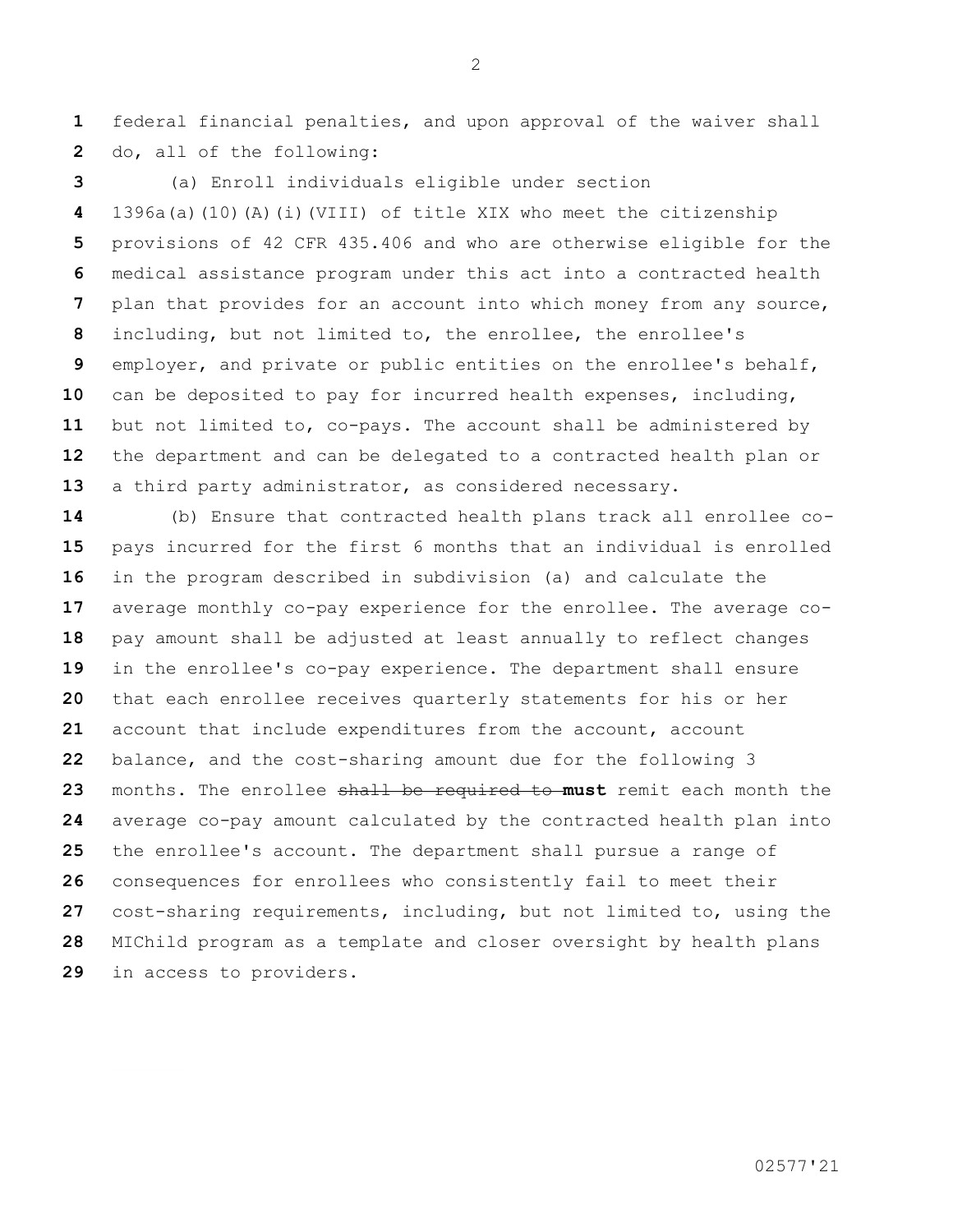(c) Give enrollees described in subdivision (a) a choice in choosing among contracted health plans.

 (d) Ensure that all enrollees described in subdivision (a) have access to a primary care practitioner who is licensed, registered, or otherwise authorized to engage in his or her health care profession in this state and to preventive services. The department shall require that all new enrollees be assigned and have scheduled an initial appointment with their primary care practitioner within 60 days of initial enrollment. The department shall monitor and track contracted health plans for compliance in this area and consider that compliance in any health plan incentive programs. The department shall ensure that the contracted health plans have procedures to ensure that the privacy of the enrollees' personal information is protected in accordance with the health insurance portability and accountability act of 1996, Public Law 104-191.

 (e) Require enrollees described in subdivision (a) with annual incomes between 100% and 133% of the federal poverty guidelines to contribute not more than 5% of income annually for cost-sharing requirements. Cost-sharing includes co-pays and required contributions made into the accounts authorized under subdivision (a). Contributions required in this subdivision do not apply for the first 6 months an individual described in subdivision (a) is enrolled. Required contributions to an account used to pay for incurred health expenses shall be 2% of income annually. Except as otherwise provided in subsection (20), notwithstanding this minimum, required contributions may be reduced by the contracting health plan. The reductions may occur only if healthy behaviors are being addressed as attested to by the contracted health plan based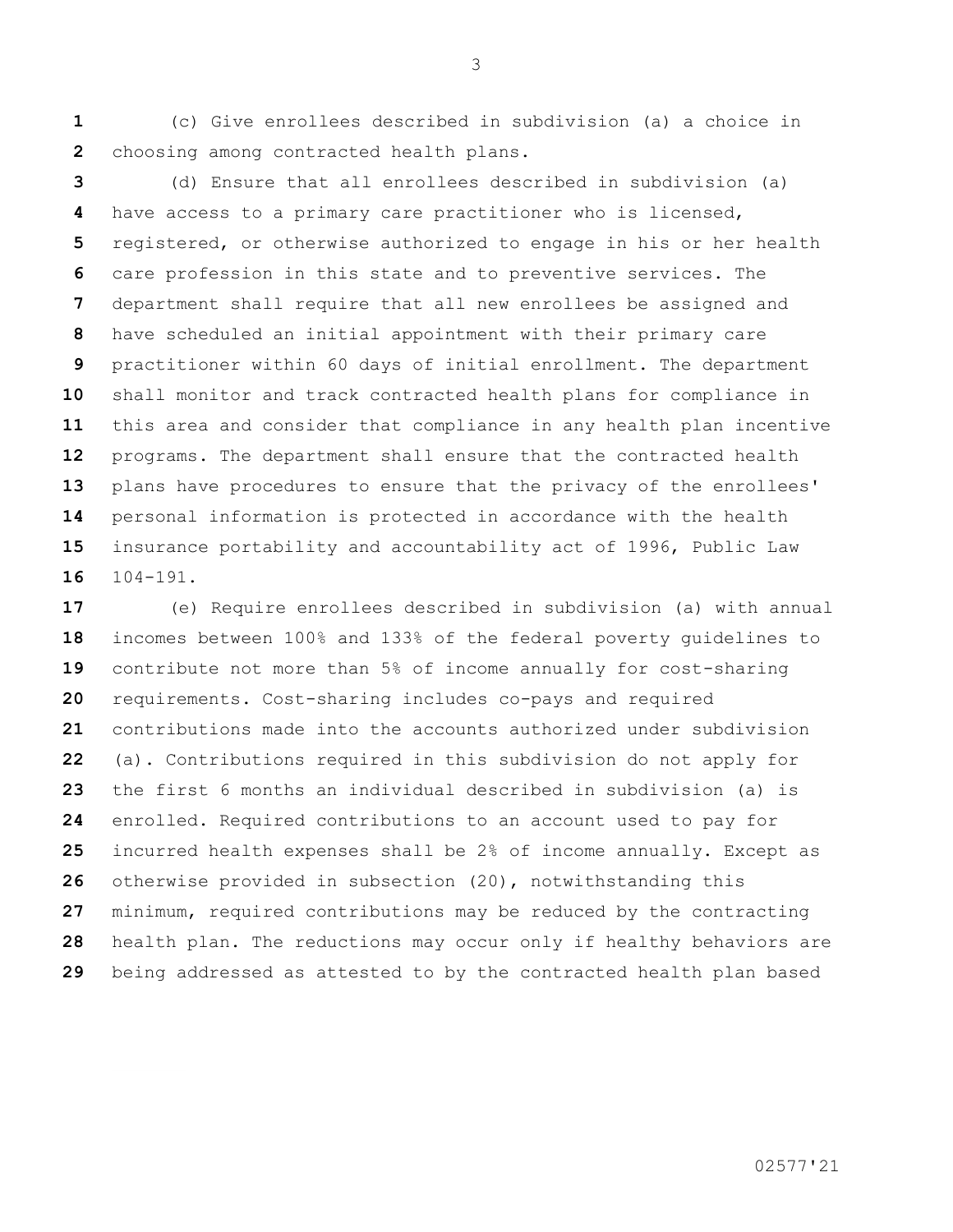on uniform standards developed by the department in consultation with the contracted health plans. The uniform standards shall **must**  include healthy behaviors such as completing a department approved annual health risk assessment to identify unhealthy characteristics, including alcohol use, substance use disorders, tobacco use, obesity, and immunization status. Except as otherwise provided in subsection (20), co-pays can be reduced if healthy behaviors are met, but not until annual accumulated co-pays reach 2% of income except co-pays for specific services may be waived by the contracted health plan if the desired outcome is to promote greater access to services that prevent the progression of and complications related to chronic diseases. If the enrollee described in subdivision (a) becomes ineligible for medical assistance under the program described in this section, the remaining balance in the account described in subdivision (a) shall be returned to that enrollee in the form of a voucher for the sole purpose of purchasing and paying for private insurance.

 (f) Implement a co-pay structure that encourages use of high- value services, while discouraging low-value services such as nonurgent emergency department use.

 (g) During the enrollment process, inform enrollees described in subdivision (a) about advance directives and require the enrollees to complete a department-approved advance directive on a form that includes an option to decline. The advance directives received from enrollees as provided in this subdivision shall be transmitted to the peace of mind registry organization to be placed on the peace of mind registry.

 (h) Develop incentives for enrollees and providers who assist the department in detecting fraud and abuse in the medical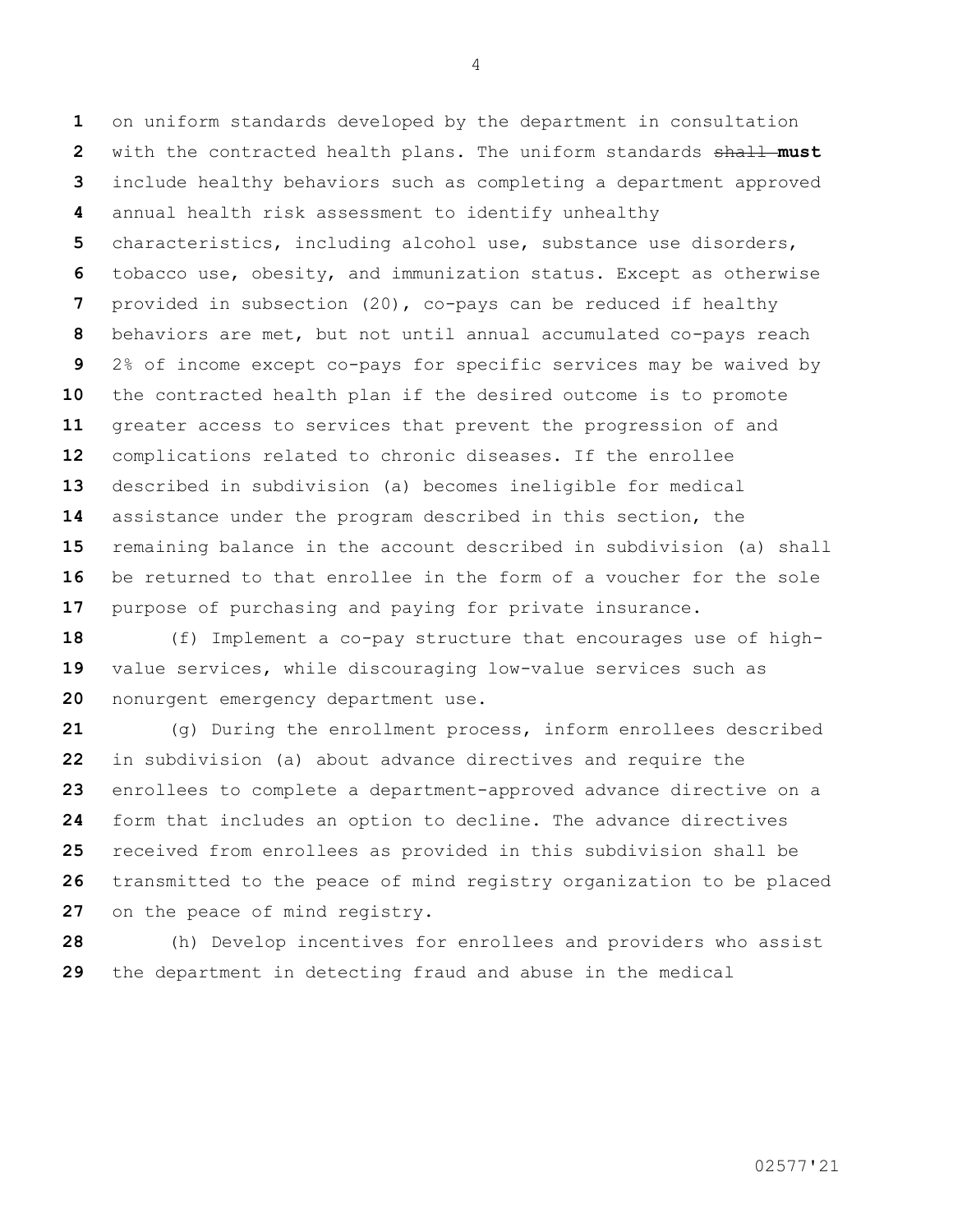assistance program. The department shall provide an annual report that includes the type of fraud detected, the amount saved, and the outcome of the investigation to the legislature.

 (i) Allow for services provided by telemedicine from a practitioner who is licensed, registered, or otherwise authorized under section 16171 of the public health code, 1978 PA 368, MCL 333.16171, to engage in his or her health care profession in the state where the patient is located.

 (2) For services rendered to an uninsured individual, a hospital that participates in the medical assistance program under this act shall accept 115% of Medicare rates as payments in full from an uninsured individual with an annual income level up to 250% of the federal poverty guidelines. This subsection applies whether or not either or both of the waivers requested under this section are approved, the patient protection and affordable care act is repealed, or the state terminates or opts out of the program established under this section.

 (3) Not more than 7 calendar days after receiving each of the official waiver-related written correspondence from the United States Department of Health and Human Services to implement the provisions of this section, the department shall submit a written copy of the approved waiver provisions to the legislature for review.

 (4) The department shall develop and implement a plan to enroll all existing fee-for-service enrollees into contracted health plans if allowable by law, if the medical assistance program is the primary payer and if that enrollment is cost-effective. This includes all newly eligible enrollees as described in subsection (1)(a). The department shall include contracted health plans as the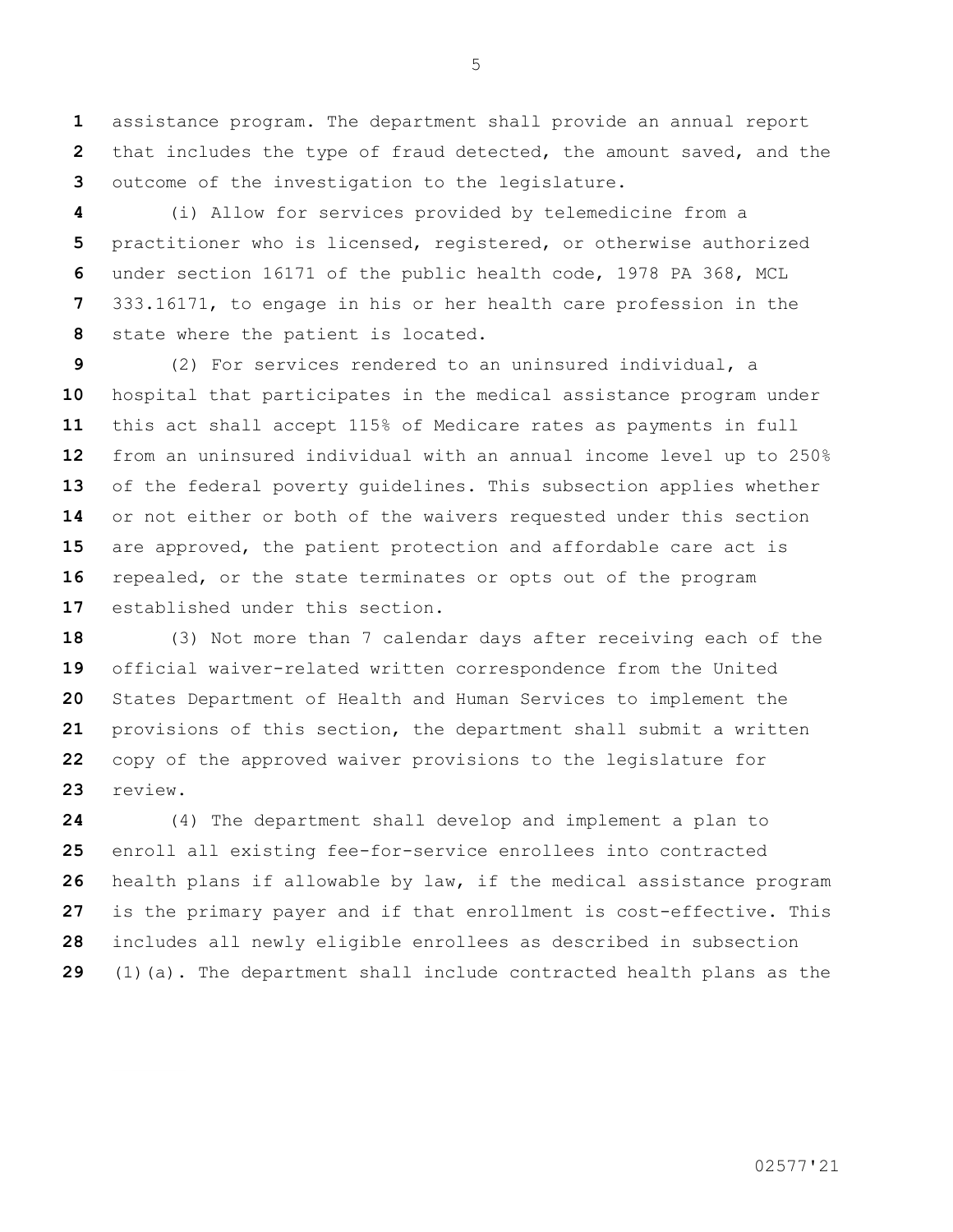mandatory delivery system in its waiver request. The department also shall pursue any and all necessary waivers to enroll persons eligible for both Medicaid and Medicare into the 4 integrated care demonstration regions. The department shall identify all remaining populations eligible for managed care, develop plans for their integration into managed care, and provide recommendations for a performance bonus incentive plan mechanism for long-term care managed care providers that are consistent with other managed care performance bonus incentive plans. The department shall make recommendations for a performance bonus incentive plan for long- term care managed care providers of up to 3% of their Medicaid capitation payments, consistent with other managed care performance 13 bonus incentive plans. These payments shall must comply with federal requirements and shall **must** be based on measures that identify the appropriate use of long-term care services and that focus on consumer satisfaction, consumer choice, and other appropriate quality measures applicable to community-based and nursing home services. Where appropriate, these quality measures 19 shall must be consistent with quality measures used for similar services implemented by the integrated care for duals demonstration project. This subsection applies whether or not either or both of the waivers requested under this section are approved, the patient protection and affordable care act is repealed, or the state terminates or opts out of the program established under this section.

 (5) The department shall implement a pharmaceutical benefit that utilizes co-pays at appropriate levels allowable by the Centers for Medicare and Medicaid Services to encourage the use of high-value, low-cost prescriptions, such as generic prescriptions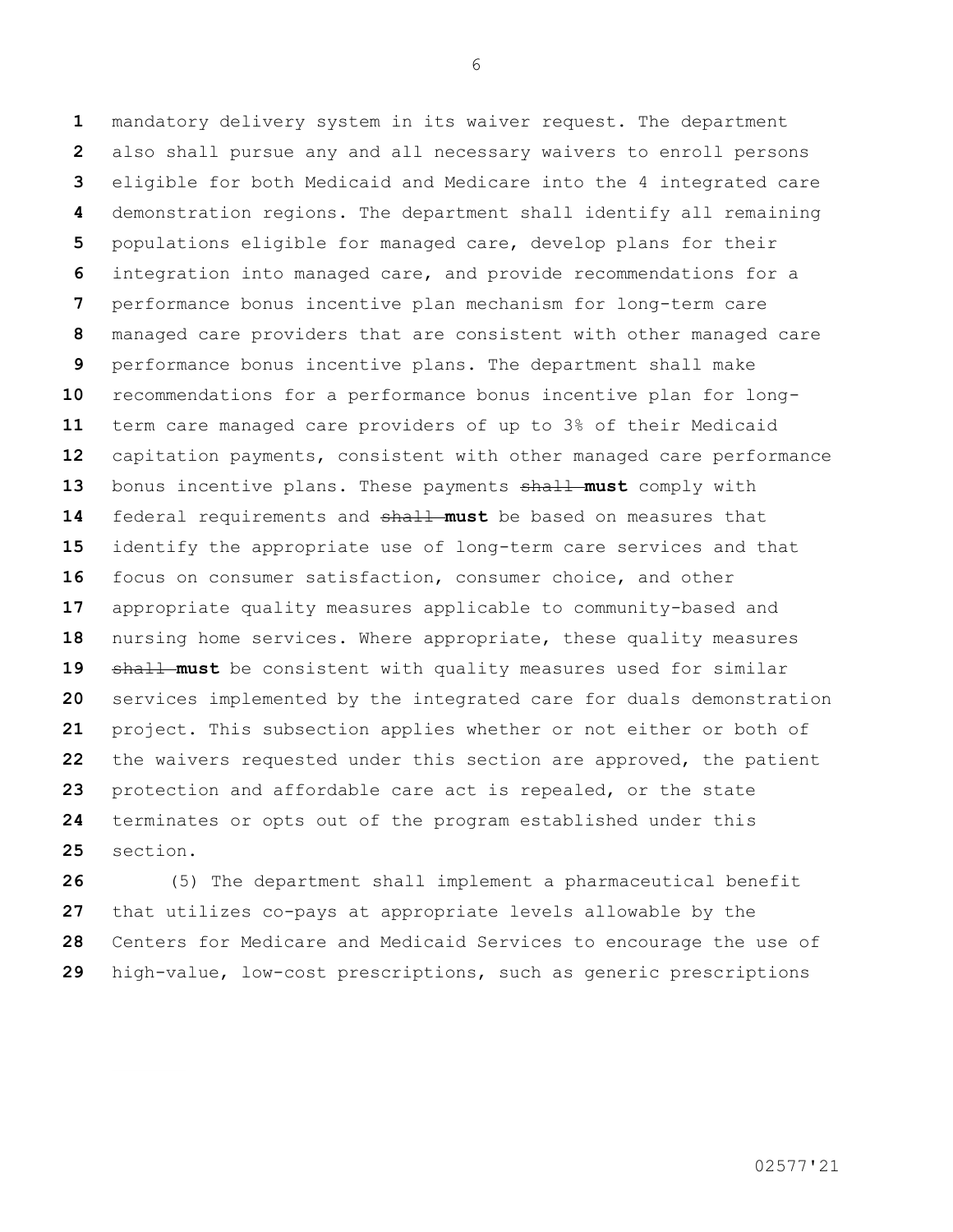when such an alternative exists for a branded product and 90-day prescription supplies, as recommended by the enrollee's prescribing provider and as is consistent with section 109h and sections 9701 to 9709 **part 97** of the public health code, 1978 PA 368, MCL 333.9701 to 333.9709. This subsection applies whether or not either or both of the waivers requested under this section are approved, the patient protection and affordable care act is repealed, or the state terminates or opts out of the program established under this section.

 (6) The department shall work with providers, contracted health plans, and other departments as necessary to create processes that reduce the amount of uncollected cost-sharing and reduce the administrative cost of collecting cost-sharing. To this end, a minimum 0.25% of payments to contracted health plans shall be withheld for the purpose of establishing a cost-sharing compliance bonus pool beginning October 1, 2015. The distribution of funds from the cost-sharing compliance pool shall be based on the contracted health plans' success in collecting cost-sharing payments. The department shall develop the methodology for distribution of these funds. This subsection applies whether or not either or both of the waivers requested under this section are approved, the patient protection and affordable care act is repealed, or the state terminates or opts out of the program established under this section.

 (7) The department shall develop a methodology that decreases the amount an enrollee's required contribution may be reduced as described in subsection (1)(e) based on, but not limited to, factors such as an enrollee's failure to pay cost-sharing requirements and the enrollee's inappropriate utilization of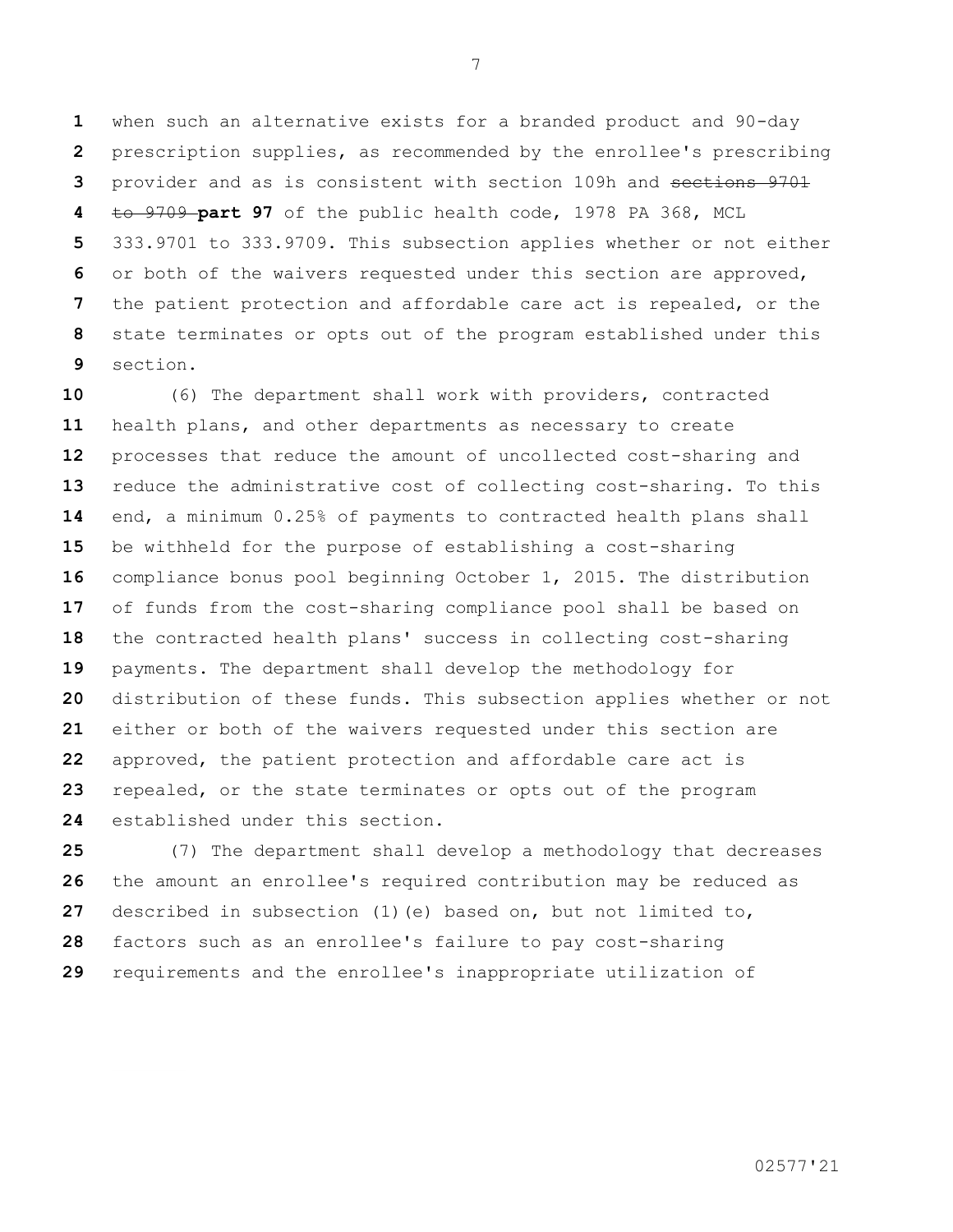emergency departments.

 (8) The program described in this section is created in part to extend health coverage to the state's low-income citizens and to provide health insurance cost relief to individuals and to the business community by reducing the cost shift attendant to uncompensated care. Uncompensated care does not include courtesy allowances or discounts given to patients. The Medicaid hospital cost report shall be part of the uncompensated care definition and calculation. In addition to the Medicaid hospital cost report, the department shall collect and examine other relevant financial data for all hospitals and evaluate the impact that providing medical coverage to the expanded population of enrollees described in subsection (1)(a) has had on the actual cost of uncompensated care. This shall be reported for all hospitals in the state. By December 31, 2014, the department shall make an initial baseline uncompensated care report containing at least the data described in this subsection to the legislature and each December 31 after that shall make a report regarding the preceding fiscal year's evidence of the reduction in the amount of the actual cost of uncompensated care compared to the initial baseline report. The baseline report shall use fiscal year 2012-2013 data. Based on the evidence of the reduction in the amount of the actual cost of uncompensated care borne by the hospitals in this state, the department shall proportionally reduce the disproportionate share payments to all hospitals and hospital systems for the purpose of producing general fund savings. The department shall recognize any savings from this reduction by September 30, 2016. All the reports required under this subsection shall be made available to the legislature and shall be easily accessible on the department's website.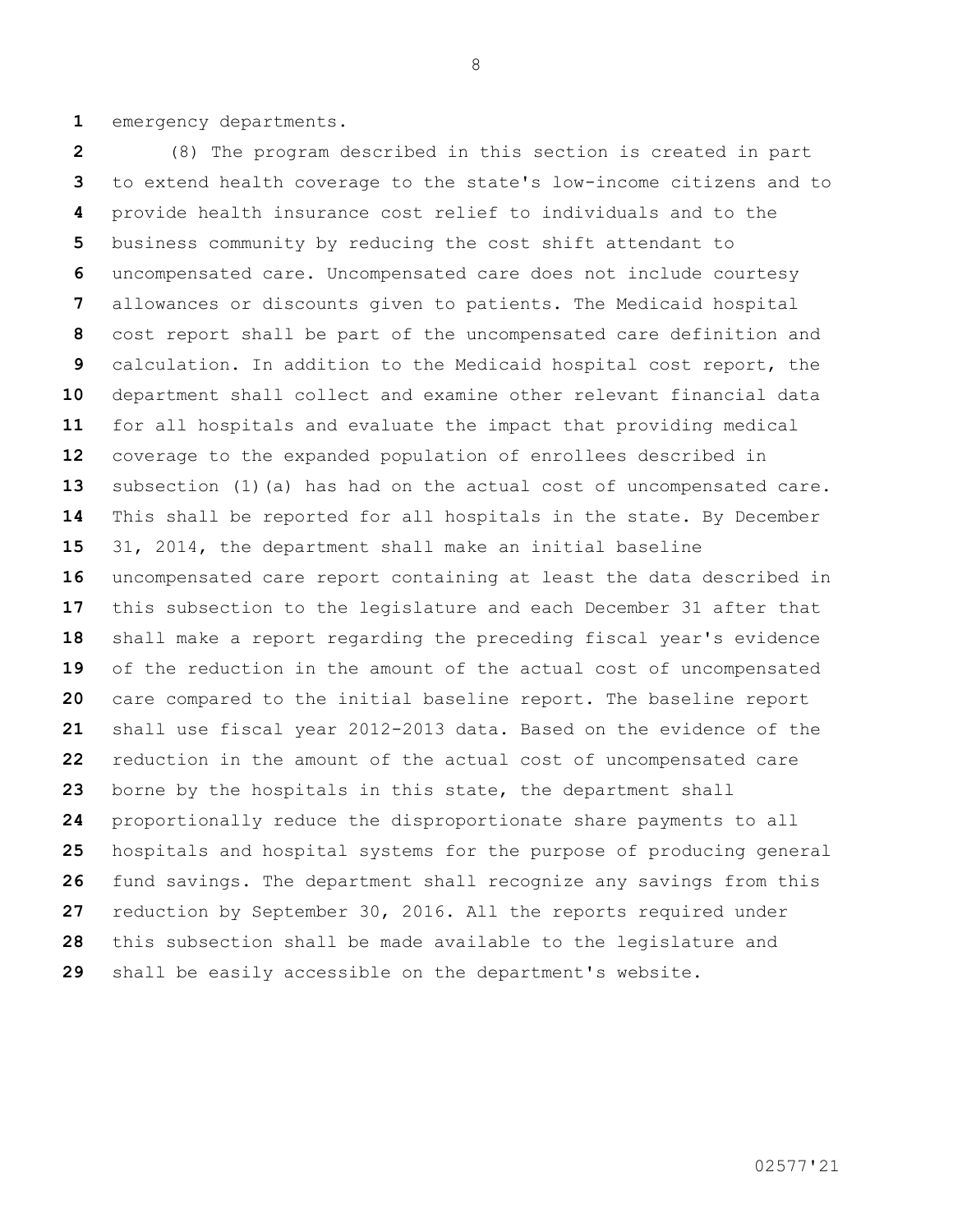(9) The department of insurance and financial services shall examine the financial reports of health insurers and evaluate the impact that providing medical coverage to the expanded population of enrollees described in subsection (1)(a) has had on the cost of uncompensated care as it relates to insurance rates and insurance rate change filings, as well as its resulting net effect on rates overall. The department of insurance and financial services shall consider the evaluation described in this subsection in the annual approval of rates. By December 31, 2014, the department of insurance and financial services shall make an initial baseline report to the legislature regarding rates and each December 31 after that shall make a report regarding the evidence of the change in rates compared to the initial baseline report. All the reports required under this subsection shall be made available to the legislature and shall be made available and easily accessible on 16 the department's website.

 (10) The department shall explore and develop a range of innovations and initiatives to improve the effectiveness and performance of the medical assistance program and to lower overall health care costs in this state. The department shall report the results of the efforts described in this subsection to the legislature and to the house and senate fiscal agencies by September 30, 2015. The report required under this subsection shall also be made available and easily accessible on the department's website. The department shall pursue a broad range of innovations and initiatives as time and resources allow that shall include, at a minimum, all of the following:

 (a) The value and cost-effectiveness of optional Medicaid benefits as described in federal statute.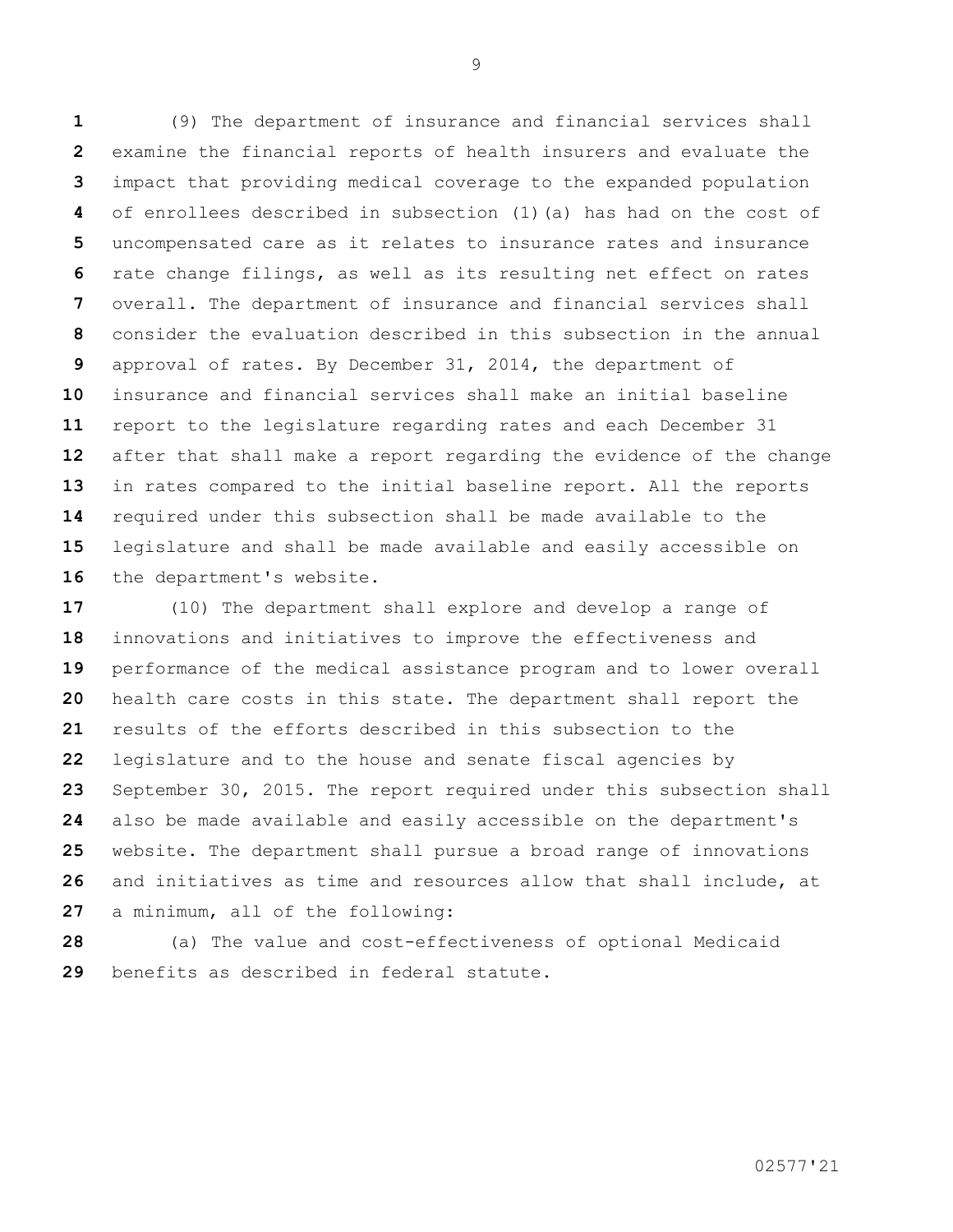(b) The identification of private sector, primarily small business, health coverage benefit differences compared to the medical assistance program services and justification for the differences.

 (c) The minimum measures and data sets required to effectively measure the medical assistance program's return on investment for taxpayers.

 (d) Review and evaluation of the effectiveness of current incentives for contracted health plans, providers, and beneficiaries with recommendations for expanding and refining incentives to accelerate improvement in health outcomes, healthy behaviors, and cost-effectiveness and review of the compliance of required contributions and co-pays.

 (e) Review and evaluation of the current design principles that serve as the foundation for the state's medical assistance program to ensure the program is cost-effective and that appropriate incentive measures are utilized. The review shall include, at a minimum, the auto-assignment algorithm and performance bonus incentive pool. This subsection applies whether or not either or both of the waivers requested under this section are approved, the patient protection and affordable care act is repealed, or the state terminates or opts out of the program established under this section.

 (f) The identification of private sector initiatives used to incent individuals to comply with medical advice.

 (11) By December 31, 2015, the department shall review and report to the legislature the feasibility of programs recommended by multiple national organizations that include, but are not limited to, the council of state governments, the national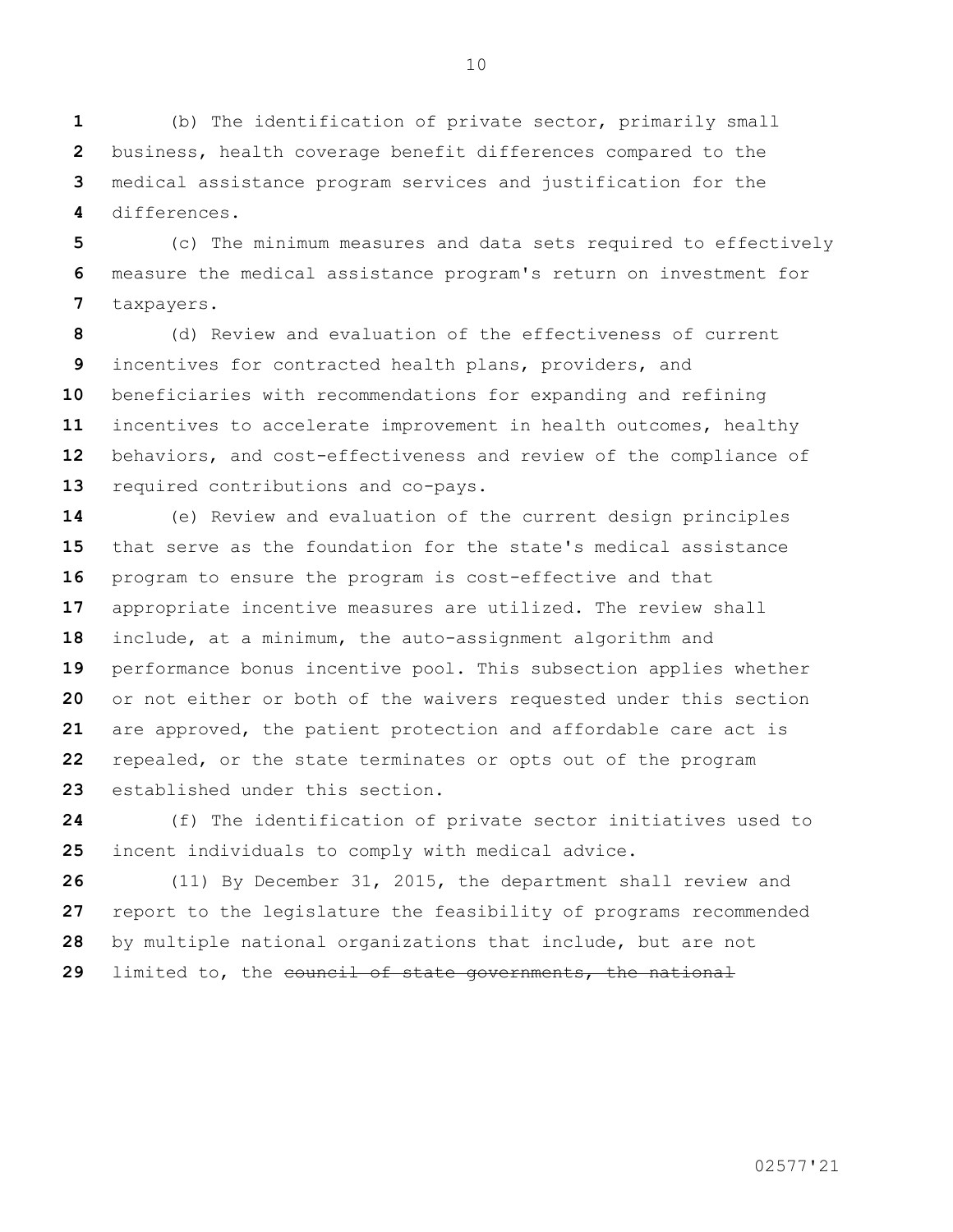conference of state legislatures, and the American legislative exchange council, **Council of State Governments, the National Conference of State Legislatures, and the American Legislative** 

 **Exchange Council,** on improving the cost-effectiveness of the medical assistance program.

 (12) The department in collaboration with the contracted health plans and providers shall create financial incentives for all of the following:

 (a) Contracted health plans that meet specified population improvement goals.

 (b) Providers who meet specified quality, cost, and utilization targets.

 (c) Enrollees who demonstrate improved health outcomes or maintain healthy behaviors as identified in a health risk assessment as identified by their primary care practitioner who is licensed, registered, or otherwise authorized to engage in his or her health care profession in this state. This subsection applies whether or not either or both of the waivers requested under this section are approved, the patient protection and affordable care act is repealed, or the state terminates or opts out of the program established under this section.

 (13) The performance bonus incentive pool for contracted health plans that are not specialty prepaid health plans **or specialty integrated plans** shall include inappropriate utilization of emergency departments, ambulatory care, contracted health plan all-cause acute 30-day readmission rates, and generic drug utilization when such an alternative exists for a branded product and consistent with section 109h and sections 9701 to 9709 **part 97**  of the public health code, 1978 PA 368, MCL 333.9701 to 333.9709,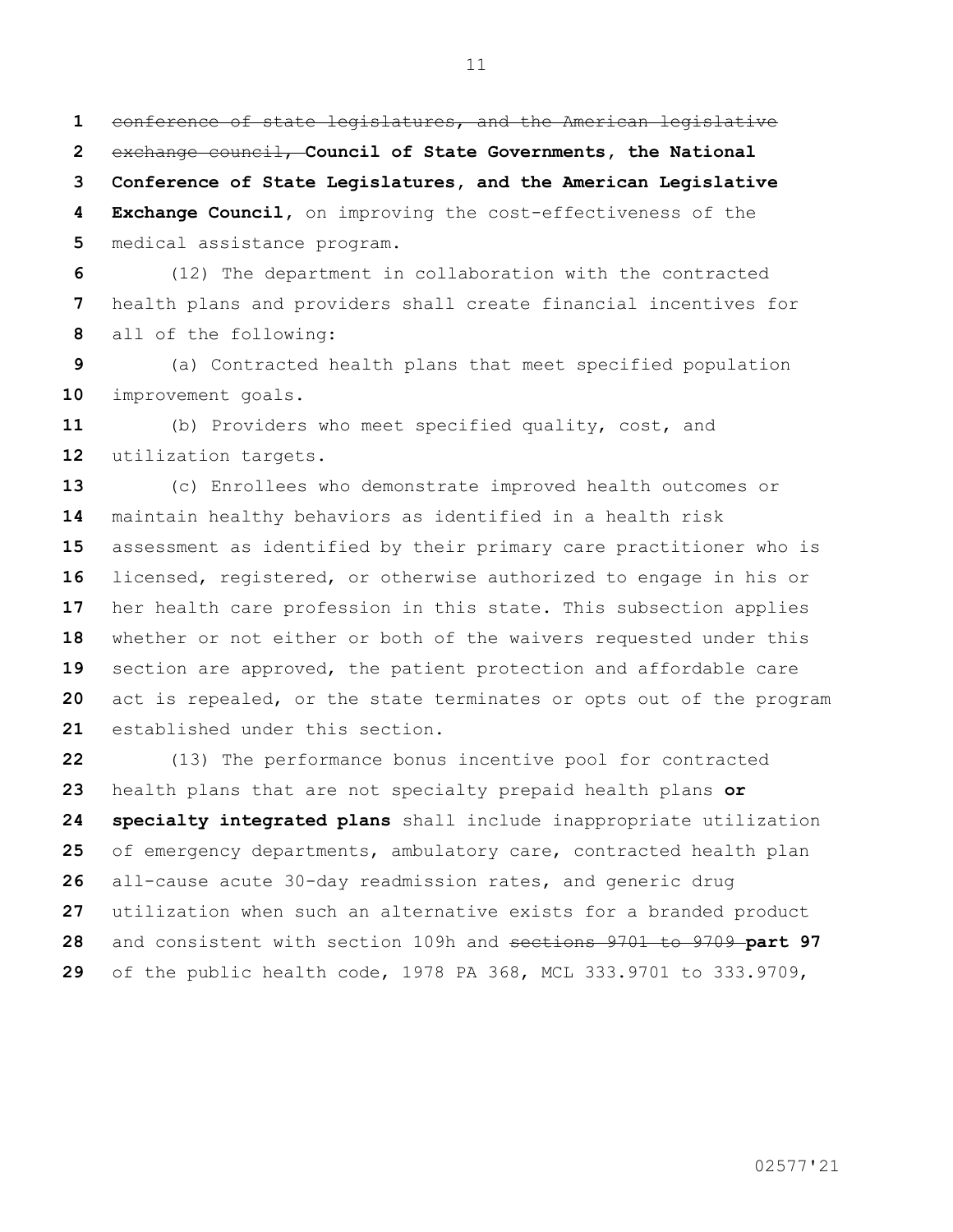as a percentage of total. These measurement tools shall **must** be considered and weighed within the 6 highest factors used in the formula. This subsection applies whether or not either or both of the waivers requested under this section are approved, the patient protection and affordable care act is repealed, or the state terminates or opts out of the program established under this section.

 (14) The department shall ensure that all capitated payments made to contracted health plans are actuarially sound. This subsection applies whether or not either or both of the waivers requested under this section are approved, the patient protection and affordable care act is repealed, or the state terminates or opts out of the program established under this section.

 (15) The department shall maintain administrative costs at a level of not more than 1% of the department's appropriation of the state medical assistance program. These administrative costs shall be capped at the total administrative costs for the fiscal year ending September 30, 2016, except for inflation and project-related costs required to achieve medical assistance net general fund savings. This subsection applies whether or not either or both of the waivers requested under this section are approved, the patient protection and affordable care act is repealed, or the state terminates or opts out of the program established under this section.

 (16) The department shall establish uniform procedures and compliance metrics for utilization by the contracted health plans to ensure that cost-sharing requirements are being met. This shall include ramifications for the contracted health plans' failure to comply with performance or compliance metrics. This subsection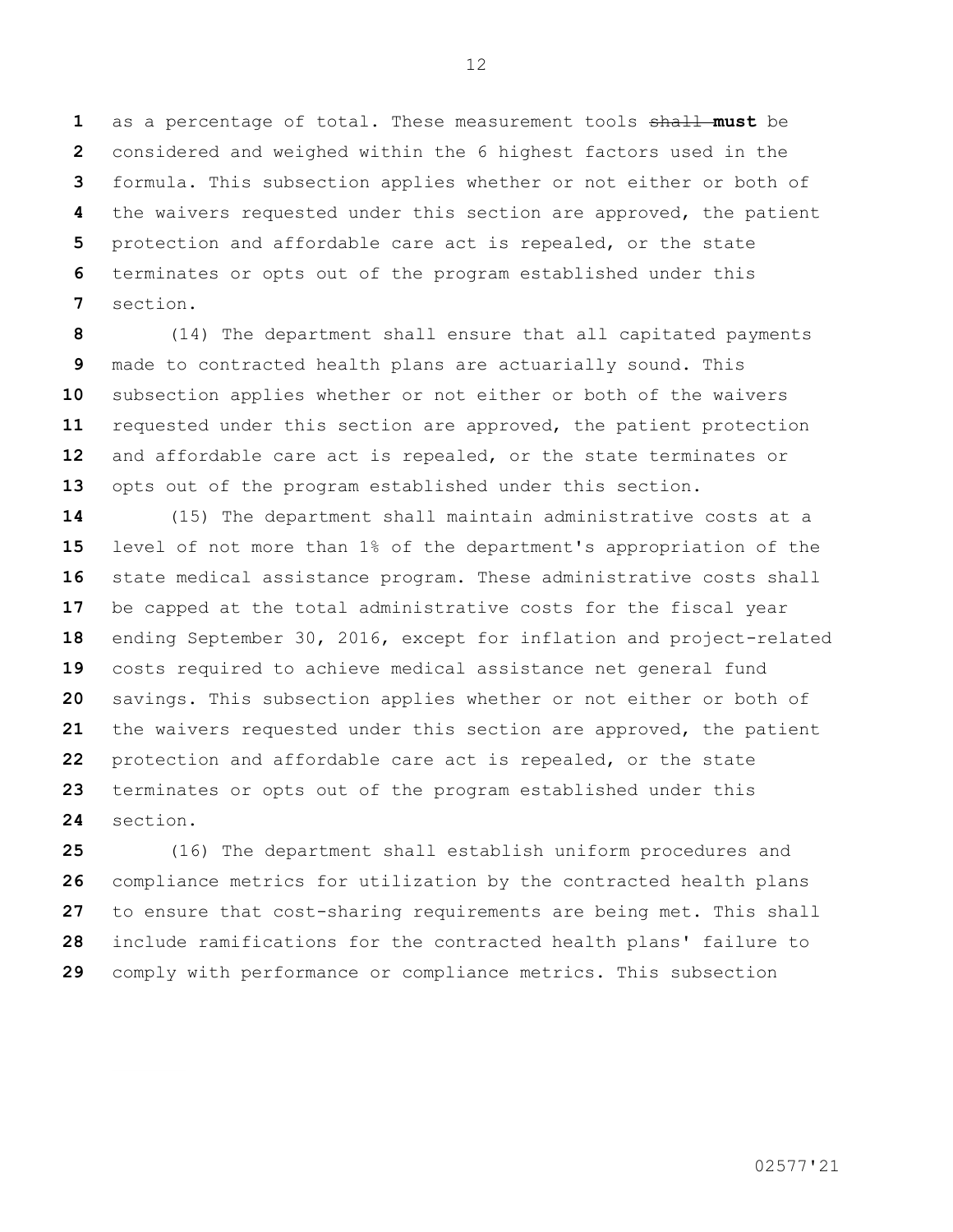applies whether or not either or both of the waivers requested under this section are approved, the patient protection and affordable care act is repealed, or the state terminates or opts out of the program established under this section.

 (17) The department shall withhold, at a minimum, 0.75% of payments to contracted health plans, except for specialty prepaid health plans **or specialty integrated plans**, for the purpose of expanding the existing performance bonus incentive pool. Distribution of funds from the performance bonus incentive pool is contingent on the contracted health plan's completion of the required performance or compliance metrics. This subsection applies whether or not either or both of the waivers requested under this section are approved, the patient protection and affordable care act is repealed, or the state terminates or opts out of the program established under this section.

 (18) The department shall withhold, at a minimum, 0.75% of payments to specialty prepaid health plans **or specialty integrated plans** for the purpose of establishing a performance bonus incentive pool. Distribution of funds from the performance bonus incentive pool is contingent on the specialty prepaid health plan's **or specialty integrated plan's** completion of the required performance of compliance metrics that shall include, at a minimum, partnering with other contracted health plans to reduce nonemergent emergency department utilization, increased participation in patient-centered medical homes, increased use of electronic health records and data sharing with other providers, and identification of enrollees who may be eligible for services through the United States Department of Veterans Affairs. This subsection applies whether or not either or both of the waivers requested under this section are approved,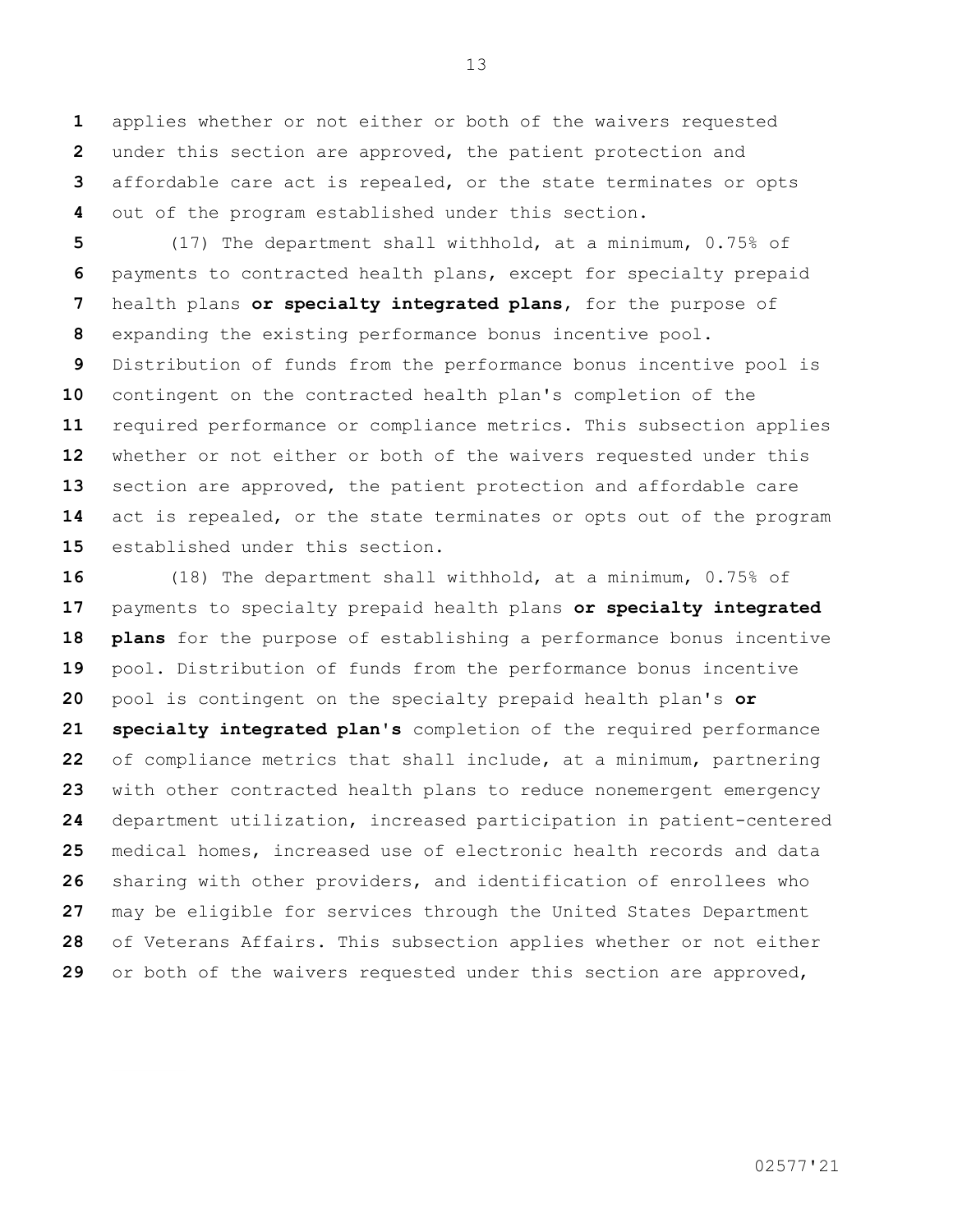the patient protection and affordable care act is repealed, or the state terminates or opts out of the program established under this section.

 (19) The **Except as otherwise required under section 109f, the**  department shall measure contracted health plan,  $\theta$ **F**-specialty prepaid health plan**, or specialty integrated plan** performance metrics, as applicable, on application of standards of care as that relates to appropriate treatment of substance use disorders and efforts to reduce substance use disorders. This subsection applies whether or not either or both of the waivers requested under this section are approved, the patient protection and affordable care act is repealed, or the state terminates or opts out of the program established under this section.

 (20) By October 1, 2018, in addition to the waiver requested in subsection (1), the department shall seek an additional waiver from the United States Department of Health and Human Services that requires individuals who are between 100% and 133% of the federal poverty guidelines and who have had medical assistance coverage for 48 cumulative months beginning on the date of their enrollment into the program described in subsection (1) by the date of the waiver implementation to choose 1 of the following options:

 (a) Complete a healthy behavior as provided in subsection (1)(e) with intentional effort given to making subsequent year healthy behaviors incrementally more challenging in order to continue to focus on eliminating health-related obstacles inhibiting enrollees from achieving their highest levels of personal productivity and pay a premium of 5% of income. A required contribution for a premium is not eligible for reduction or refund. (b) Suspend eligibility for the program described in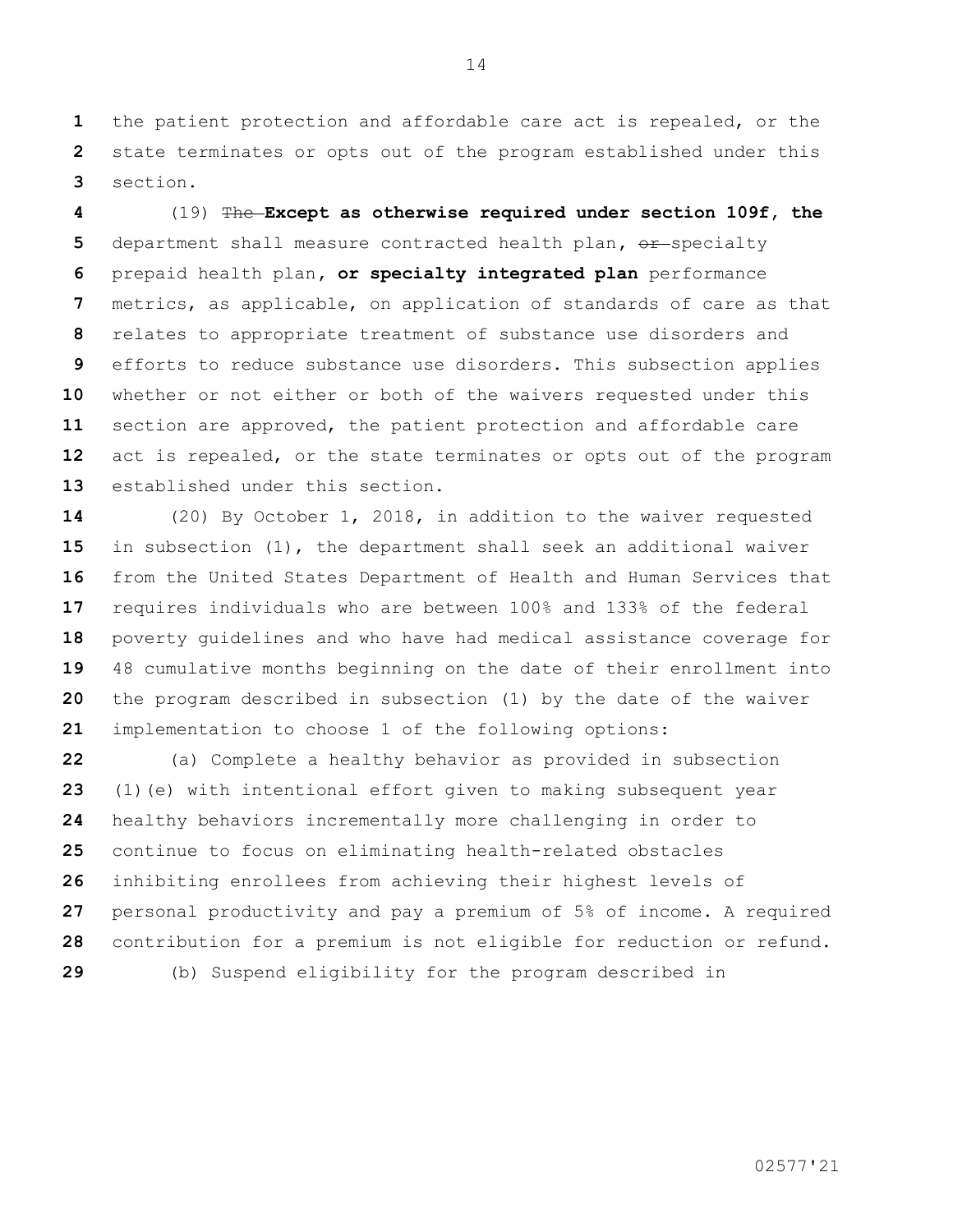subsection (1)(a) until the individual complies with subdivision (a).

 (21) The department shall notify enrollees 60 days before the enrollee would lose coverage under the current program that this coverage is no longer available to them and that, in order to continue coverage, the enrollee must comply with the option described in subsection (20)(a).

 (22) The medical coverage for individuals described in subsection (1)(a) shall remain in effect for not longer than a 16- month period after submission of a new or amended waiver request under subsection (20) if a new or amended waiver request is not approved within 12 months after submission. The department must notify individuals described in subsection (1)(a) that their coverage will be terminated by February 1, 2020 if a new or amended waiver request is not approved within 12 months after submission.

 (23) If a new or amended waiver requested under subsection (20) is denied by the United States Department of Health and Human Services, medical coverage for individuals described in subsection (1)(a) shall remain in effect for a 16-month period after the date of submission of the new or amended waiver request unless the United States Department of Health and Human Services approves a new or amended waiver described in this subsection within the 12 months after the date of submission of the new or amended waiver request. A request for a new or amended waiver under this subsection must comply with the other requirements of this section and must be provided to the chairs of the senate and house of representatives appropriations committees and the chairs of the senate and house of representatives appropriations subcommittees on the department budget, at least 30 days before submission to the

02577'21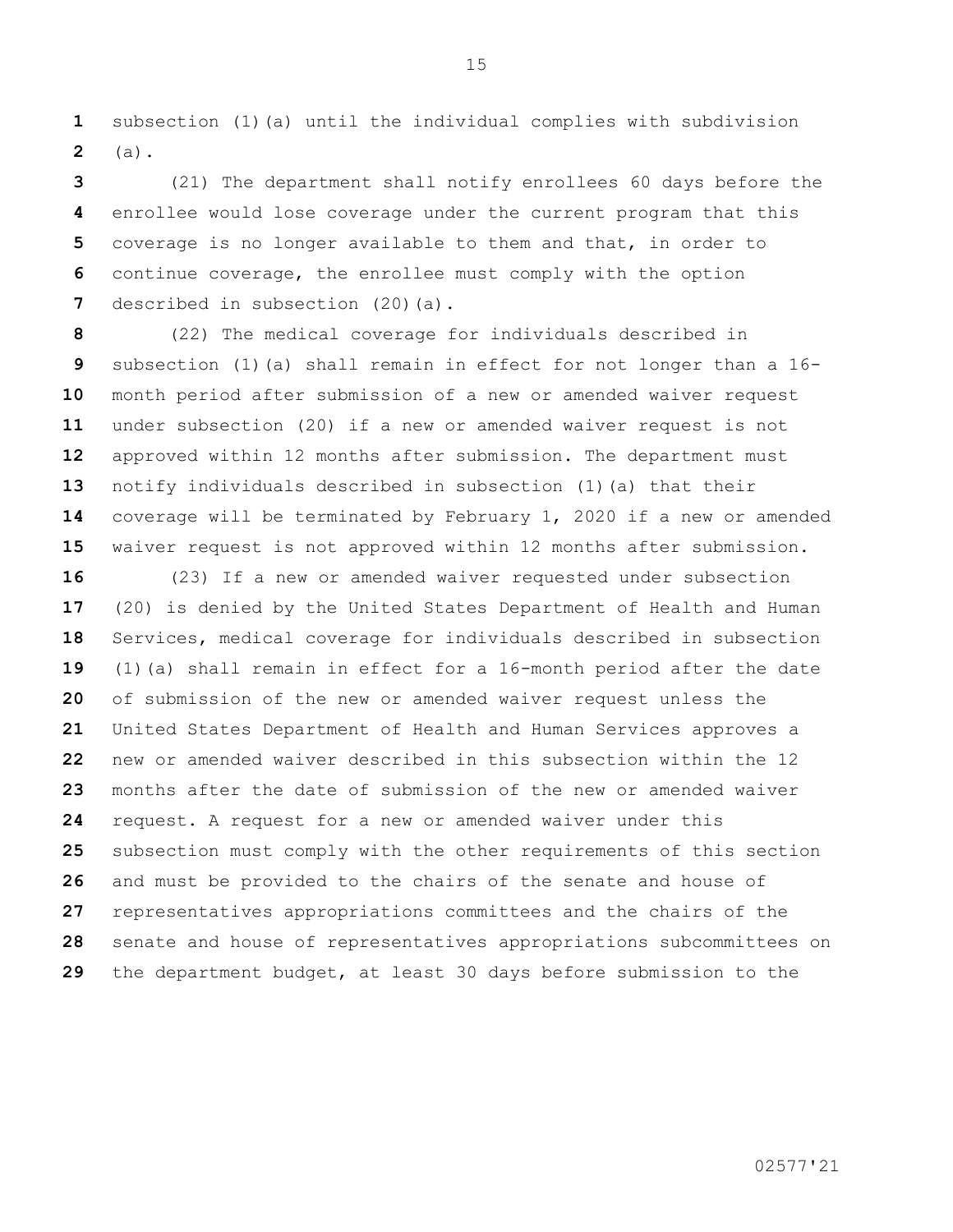United States Department of Health and Human Services. If a new or amended waiver request under this subsection is not approved within the 12-month period described in this subsection, the department must give 4 months' notice that medical coverage for individuals described in subsection (1)(a) shall be terminated.

 (24) If a new or amended waiver requested under subsection (20) is canceled by the United States Department of Health and Human Services or is invalidated, medical coverage for individuals described in subsection (1)(a) shall remain in effect for 16 months after the date of submission of a new or amended waiver unless the United States Department of Health and Human Services approves a new or amended waiver described in this subsection within the 12 months after the date of submission of the new or amended waiver. A request for a new or amended waiver under this subsection must comply with the other requirements of this section and must be provided to the chairs of the senate and house of representatives appropriations committees and the senate and house of representatives appropriations subcommittees on the department budget at least 30 days before submission to the United States Department of Health and Human Services. If a new or amended waiver under this subsection is not approved within the 12-month period described in this subsection, the department must give 4 months' notice that medical coverage for individuals described in subsection (1)(a) shall be terminated.

 (25) If a new or amended waiver request under subsection (23) or (24) is approved by the United States Department of Health and Human Services but does not comply with the other requirements of this section, medical coverage for individuals described in subsection (1)(a) shall be terminated 4 months after the new or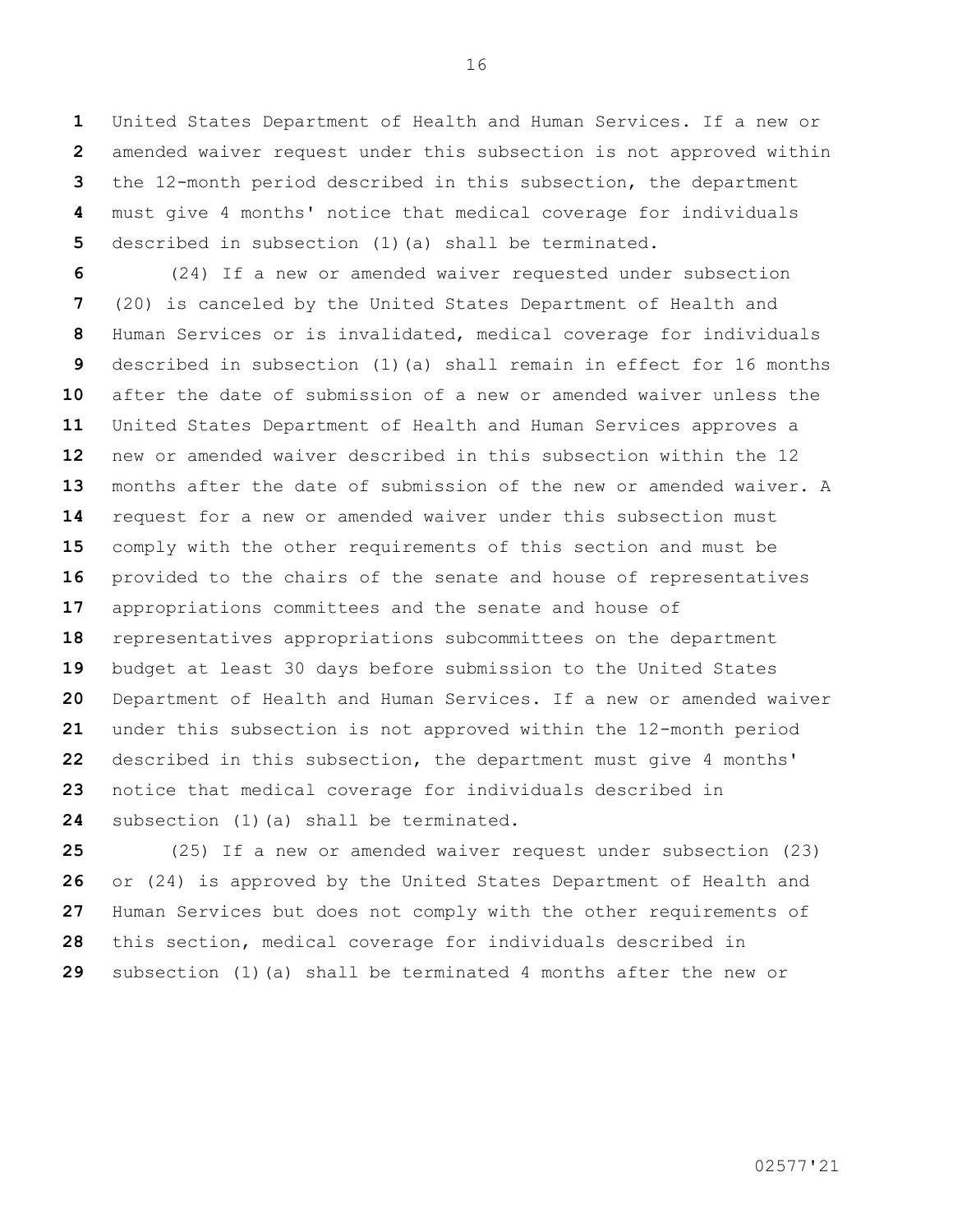amended waiver has been determined to be in noncompliance. The department must notify individuals described in subsection (1)(a) at least 4 months before the termination date that enrollment shall be terminated and the reason for termination.

 (26) Individuals described in 42 CFR 440.315 are not subject to the provisions of the waiver described in subsection (20).

 (27) The department shall make available at least 3 years of state medical assistance program data, without charge, to any vendor considered qualified by the department who indicates interest in submitting proposals to contracted health plans in order to implement cost savings and population health improvement opportunities through the use of innovative information and data management technologies. Any program or proposal to the contracted health plans must be consistent with the state's goals of improving health, increasing the quality, reliability, availability, and continuity of care, and reducing the cost of care of the eligible population of enrollees described in subsection (1)(a). The use of the data described in this subsection for the purpose of assessing the potential opportunity and subsequent development and submission of formal proposals to contracted health plans is not a cost or contractual obligation to the department or the state.

 (28) This section does not apply if either of the following occurs:

 (a) If the department is unable to obtain either of the federal waivers requested in subsection (1) or (20).

 (b) If federal government matching funds for the program described in this section are reduced below 100% and annual state savings and other nonfederal net savings associated with the implementation of that program are not sufficient to cover the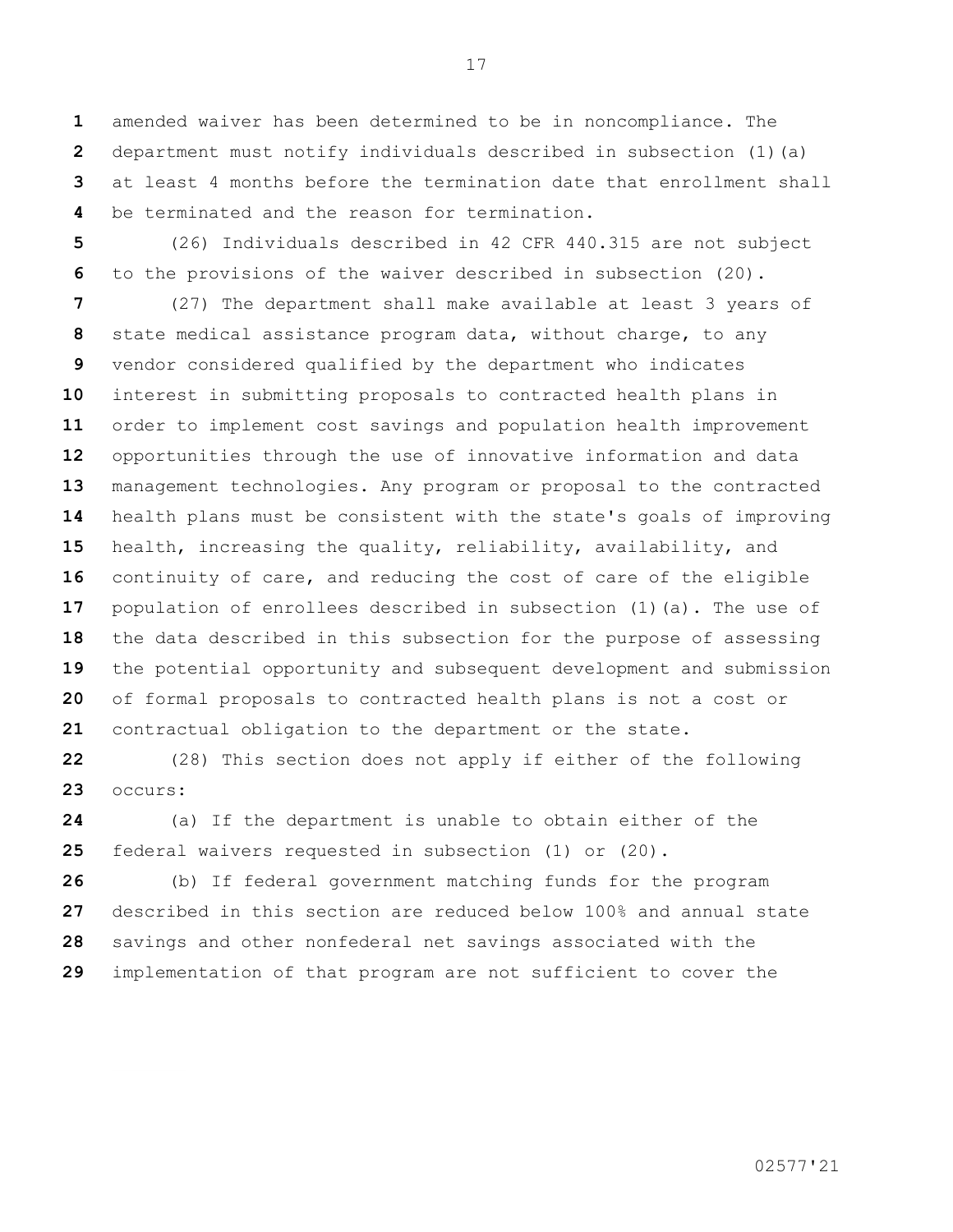reduced federal match. The department shall determine and the state budget office shall approve how annual state savings and other nonfederal net savings shall be calculated by June 1, 2014. By September 1, 2014, the calculations and methodology used to determine the state and other nonfederal net savings shall be submitted to the legislature. The calculation of annual state and other nonfederal net savings shall be published annually on January 15 by the state budget office. If the annual state savings and other nonfederal net savings are not sufficient to cover the reduced federal match, medical coverage for individuals described in subsection (1)(a) shall remain in effect until the end of the fiscal year in which the calculation described in this subdivision is published by the state budget office.

 (29) The department shall develop, administer, and coordinate with the department of treasury a procedure for offsetting the state tax refunds of an enrollee who owes a liability to the state of past due uncollected cost-sharing, as allowable by the federal government. The procedure shall include a guideline that the department submit to the department of treasury, not later than November 1 of each year, all requests for the offset of state tax refunds claimed on returns filed or to be filed for that tax year. For the purpose of this subsection, any nonpayment of the cost- sharing required under this section owed by the enrollee is considered a liability to the state under section 30a(2)(b) of 1941 PA 122, MCL 205.30a.

 (30) For the purpose of this subsection, any nonpayment of the cost-sharing required under this section owed by the enrollee is considered a current liability to the state under section 32 of the McCauley-Traxler-Law-Bowman-McNeely lottery act, 1972 PA 239, MCL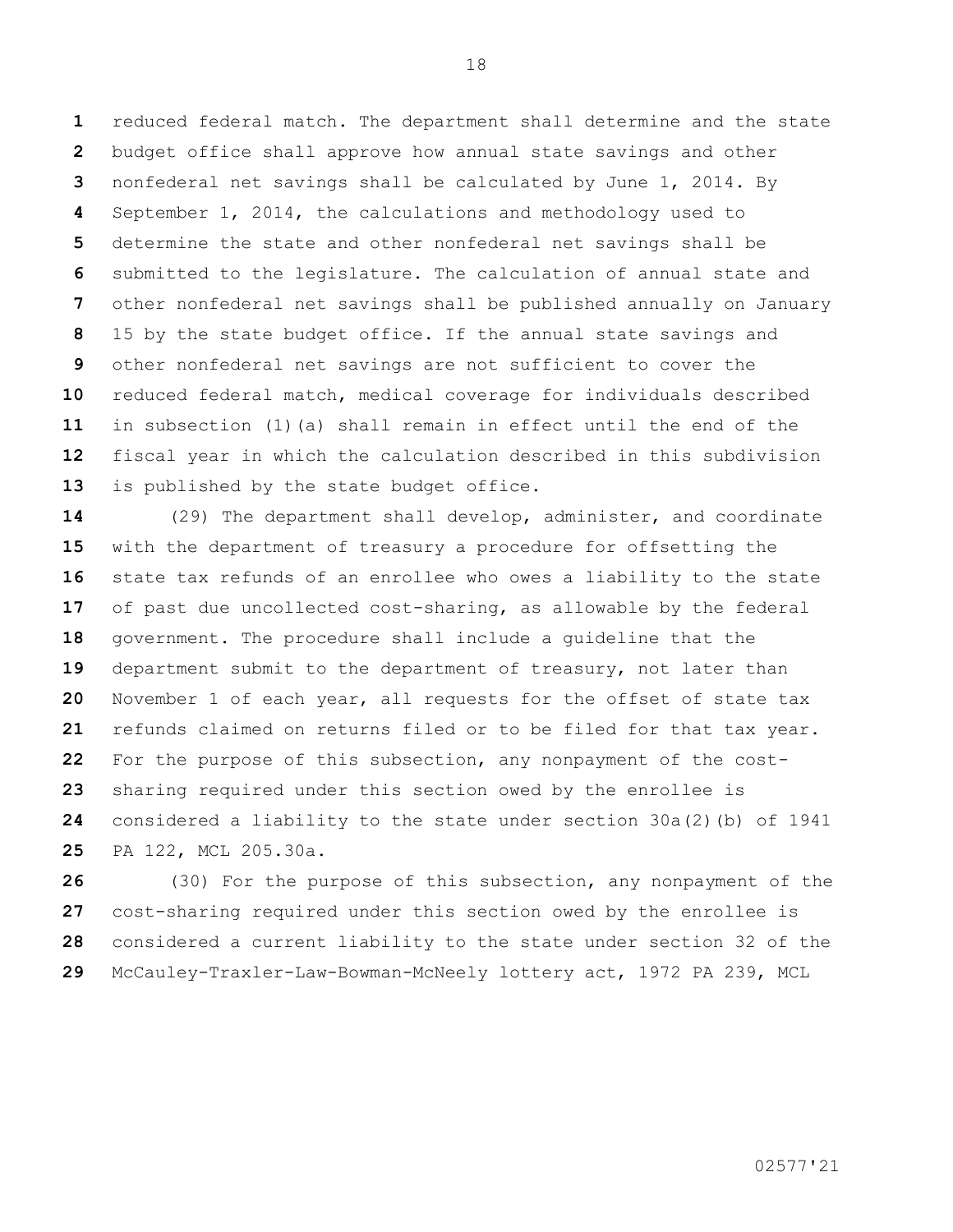432.32, and shall be handled in accordance with the procedures for handling a liability to the state under that section, as allowed by the federal government.

 (31) By November 30, 2013, the department shall convene a symposium to examine the issues of emergency department overutilization and improper usage. The department shall submit a report to the legislature that identifies the causes of overutilization and improper emergency service usage that includes specific best practice recommendations for decreasing overutilization of emergency departments and improper emergency service usage, as well as how those best practices are being implemented. Both broad recommendations and specific recommendations related to the Medicaid program, enrollee behavior, and health plan access issues shall be included.

 (32) The department shall contract with an independent third party vendor to review the reports required in subsections (8) and (9) and other data as necessary, in order to develop a methodology for measuring, tracking, and reporting medical cost and uncompensated care cost reduction or rate of increase reduction and their effect on health insurance rates along with recommendations for ongoing annual review. The final report and recommendations shall be submitted to the legislature by September 30, 2015.

 (33) For the purposes of submitting reports and other information or data required under this section only, "legislature" means the senate majority leader, the speaker of the house of representatives, the chairs of the senate and house of representatives appropriations committees, the chairs of the senate and house of representatives appropriations subcommittees on the department budget, and the chairs of the senate and house of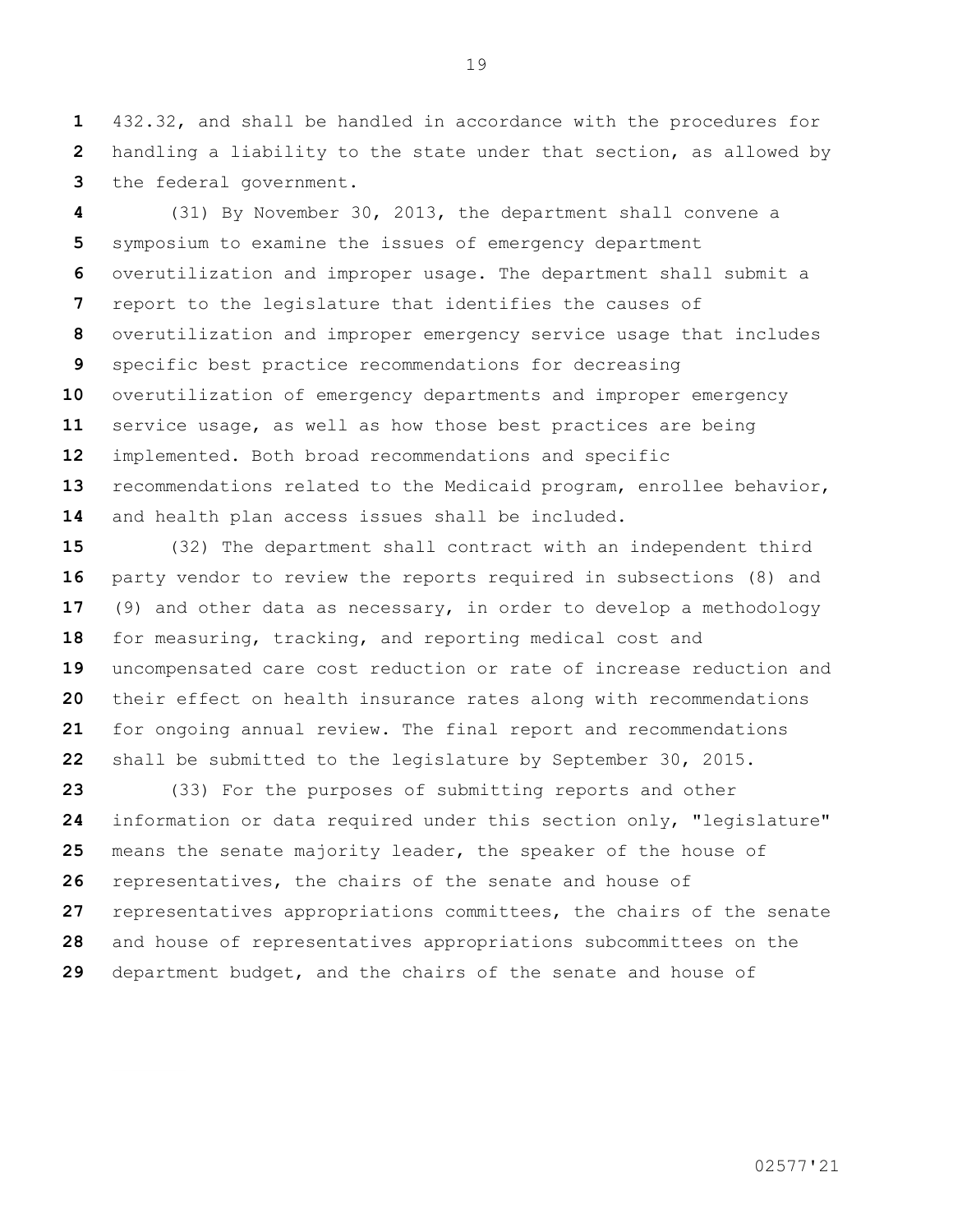representatives standing committees on health policy.

(34) As used in this section:

 (a) "Patient protection and affordable care act" means the patient protection and affordable care act, Public Law 111-148, as amended by the federal health care and education reconciliation act of 2010, Public Law 111-152.

 (b) "Peace of mind registry" and "peace of mind registry organization" mean those terms as defined in section 10301 of the public health code, 1978 PA 368, MCL 333.10301.

 (c) "State savings" means any state fund net savings, calculated as of the closing of the financial books for the department at the end of each fiscal year, that result from the program described in this section. The savings shall result in a reduction in spending from the following state fund accounts: adult benefit waiver, non-Medicaid community mental health, and prisoner health care. Any identified savings from other state fund accounts shall be proposed to the house of representatives and senate appropriations committees for approval to include in that year's state savings calculation. It is the intent of the legislature that for fiscal year ending September 30, 2014 only, \$193,000,000.00 of the state savings shall be deposited in the roads and risks reserve fund created in section 211b of article VIII of 2013 PA 59.

 (d) "Telemedicine" means that term as defined in section 3476 of the insurance code of 1956, 1956 PA 218, MCL 500.3476.

 Sec. 109f. (1) The department shall support the use of Medicaid funds for specialty services and supports for eligible Medicaid beneficiaries with a serious mental illness, developmental disability, serious emotional disturbance, or substance use disorder. Medicaid-covered **Until specialty integrated plans are**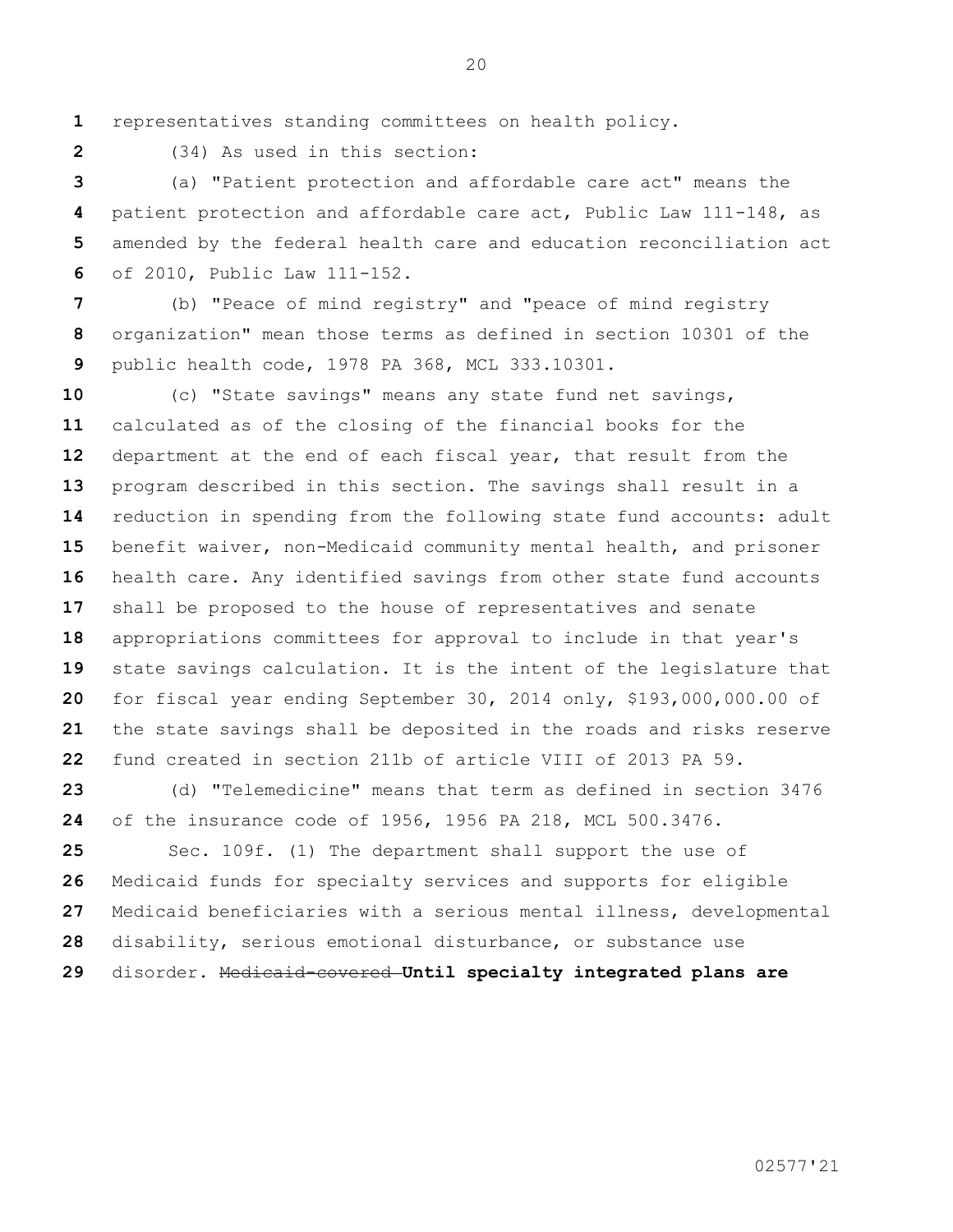**available to provide the specialty services and supports for all eligible Medicaid beneficiaries in accordance with the plan developed under subsection (3), Medicaid-covered** specialty services and supports shall be managed and delivered by specialty prepaid health plans chosen by the department . The specialty services and supports **and** shall be carved out from the basic Medicaid health care benefits package.

 (2) Specialty prepaid health plans are Medicaid managed care organizations as described in section 1903(m)(1)(A) of title XIX, 42 USC 1396b, and are responsible for providing defined inpatient services, outpatient hospital services, physician services, other specified Medicaid state plan services, and additional services approved by the Centers for Medicare and Medicaid Services under section 1915(b)(3) of title XIX, 42 USC 1396n.

 (3) This section does not apply to a pilot project authorized under section 298(3) of article X of 2017 PA 107.**The department shall establish a competitive contract and procurement process that outlines the eligibility requirements for entities to apply to provide services as a specialty integrated plan. By June 1, 2022, the department shall develop and begin implementation of a plan to fully integrate the administration of physical health care services and behavioral health specialty services and supports for eligible Medicaid beneficiaries with a serious mental illness, developmental disability, serious emotional disturbance, or substance use disorder and eligible Medicaid beneficiaries who are children in foster care. The plan required under this section shall provide for full integration and administration of physical health care services and behavioral health specialty services and supports through specialty integrated plans by 2026.**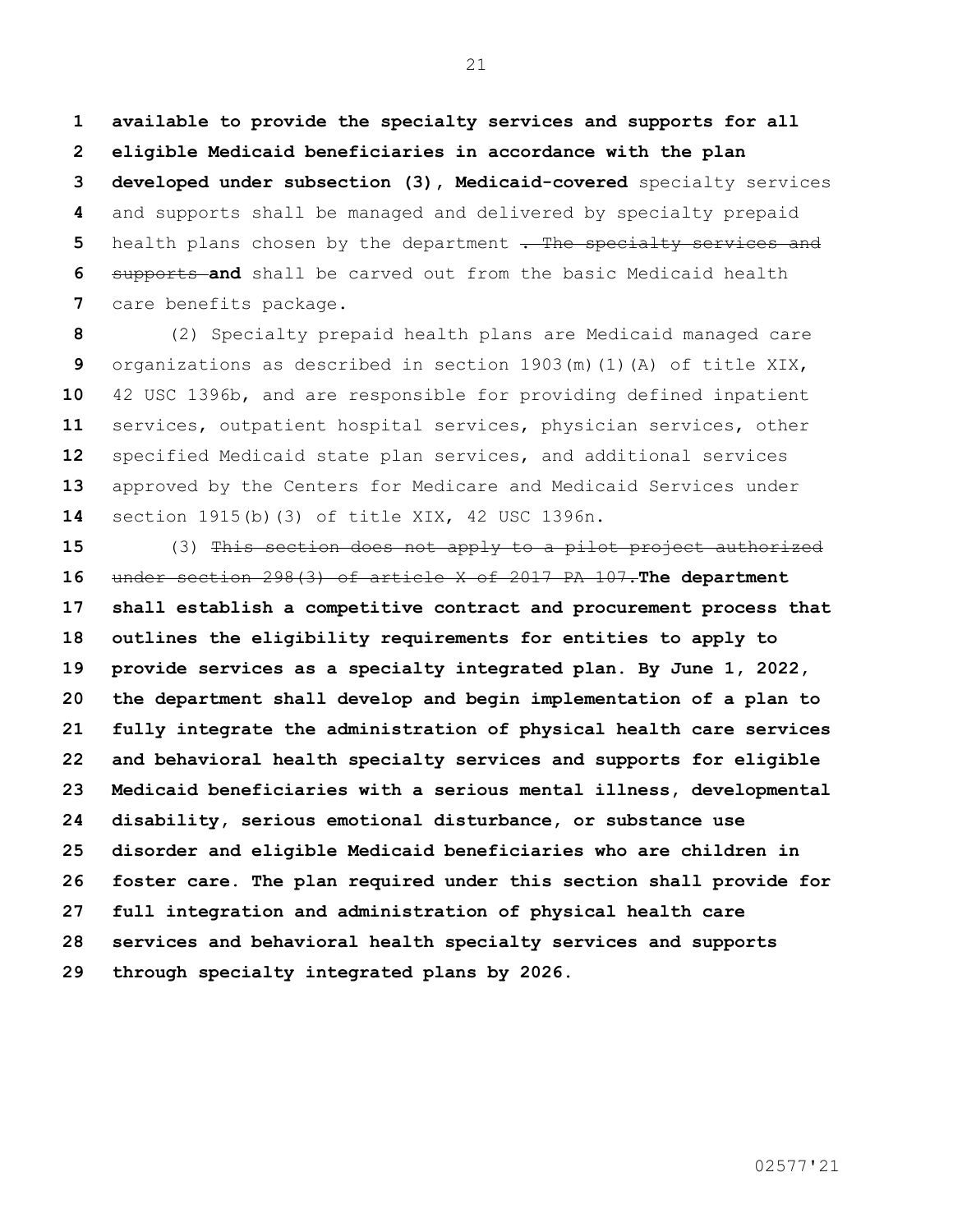**(4) The department must use a procurement process for contracting with eligible specialty integrated plans to provide the integrated and comprehensive Medicaid health care benefit package. The request for proposal must incorporate, but is not limited to, requirements pertaining to all of the following:**

**(a) Network adequacy.**

**(b) Staffing.**

**(c) Financial plans and risk-sharing.**

**(d) Quality improvement, quality assessment programs, or both.**

**(e) Care management, care coordination programs, or both.**

**(f) Five years of behavioral health experience.**

**(g) Five years of managed care experience.**

 **(5) The plan developed under this section must also satisfy each of the following:**

 **(a) Provide eligible Medicaid beneficiaries with the option to choose from at least 2 specialty integrated plans, unless a rural exemption has been granted by the Centers for Medicare and Medicaid Services.**

 **(b) Require a specialty integrated plan to contract with each community mental health services program within its service area for the provision of behavioral health specialty services and supports, including, but not limited to, specialized residential services, respite care, community living supports, peer supports, and other services.**

 **(c) Allow a specialty integrated plan to contract directly with community mental health services programs, any other behavioral health providers, as long as that behavioral health provider meets standards established by the department to ensure adequate and timely access to care, or an integrated care network.**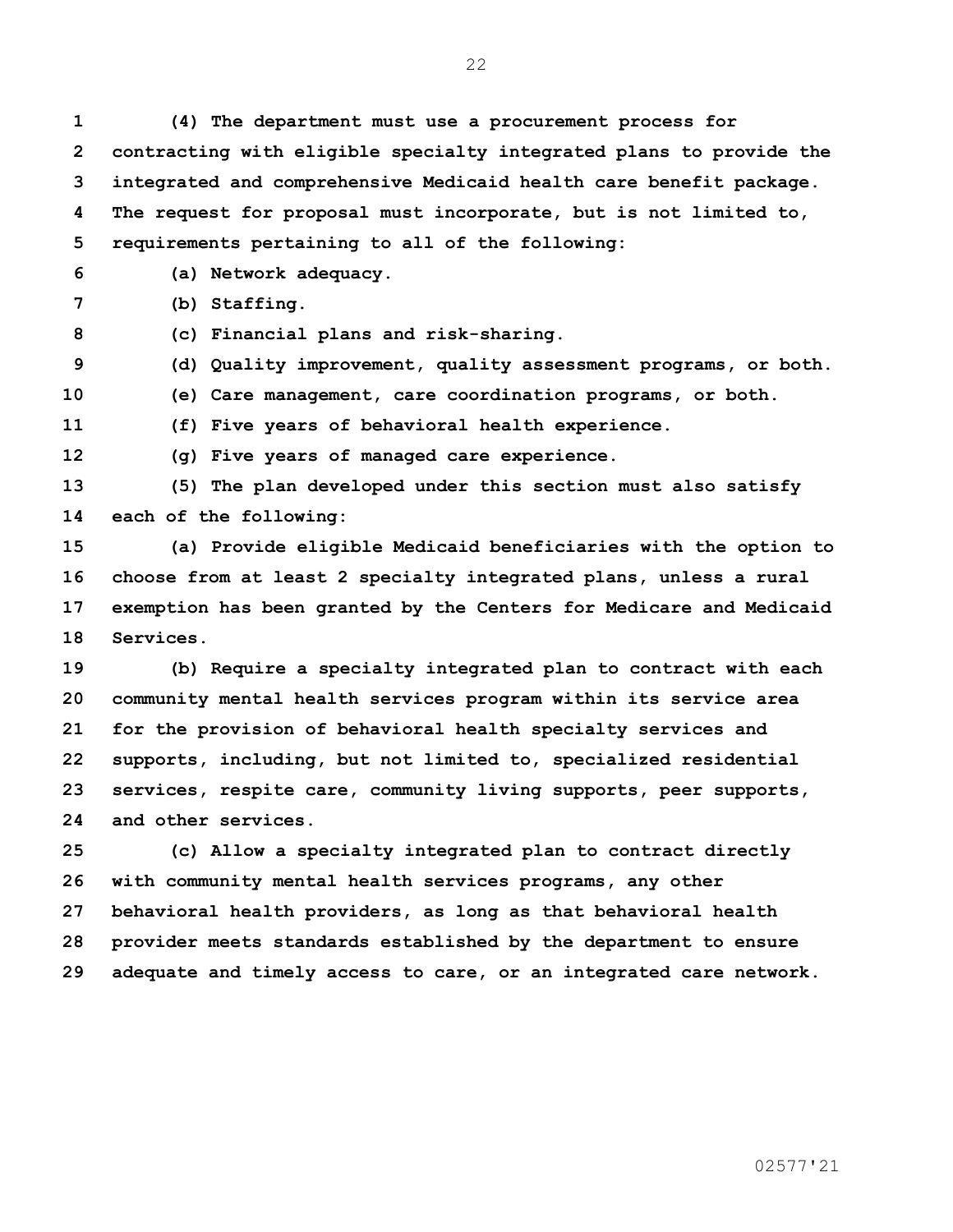**(d) Require that the physical health care services and behavioral health specialty services and supports provided by a specialty integrated plan be person-centered.**

 **(e) Include a process to ensure the readiness of all specialty integrated plans, at each phase of the transition under subsection (6), to administer the services previously funded through specialty prepaid health plans for all of the eligible Medicaid beneficiaries transitioning under that phase of the plan.**

 **(f) Reduce inefficiencies in funding, coordination of care, and service delivery.**

 **(g) Generate uniformity with benefits, contracts, training reciprocity, outcome measurement, care coordination, and utilization management.**

 **(h) Allow for portability throughout this state without a change in access or benefits.**

 **(i) Increase eligible Medicaid beneficiary choice of service provider and delivery method.**

 **(j) Allow for increased resources to be directed back into care delivery and services through the reduction of administrative layers and cost, including reinvestment of realized savings into the integrated behavioral health system to further promote and expand access to clinically integrated services and locations.** 

 **(k) Allow for increased coordination with other agencies and organizations that are part of an eligible Medicaid beneficiary's plan of care.**

 **(***l***) Standardize and centralize accountability for administering and managing physical health care services and behavioral health specialty services and supports services.**

**(m) Increase transparency and budget predictability.**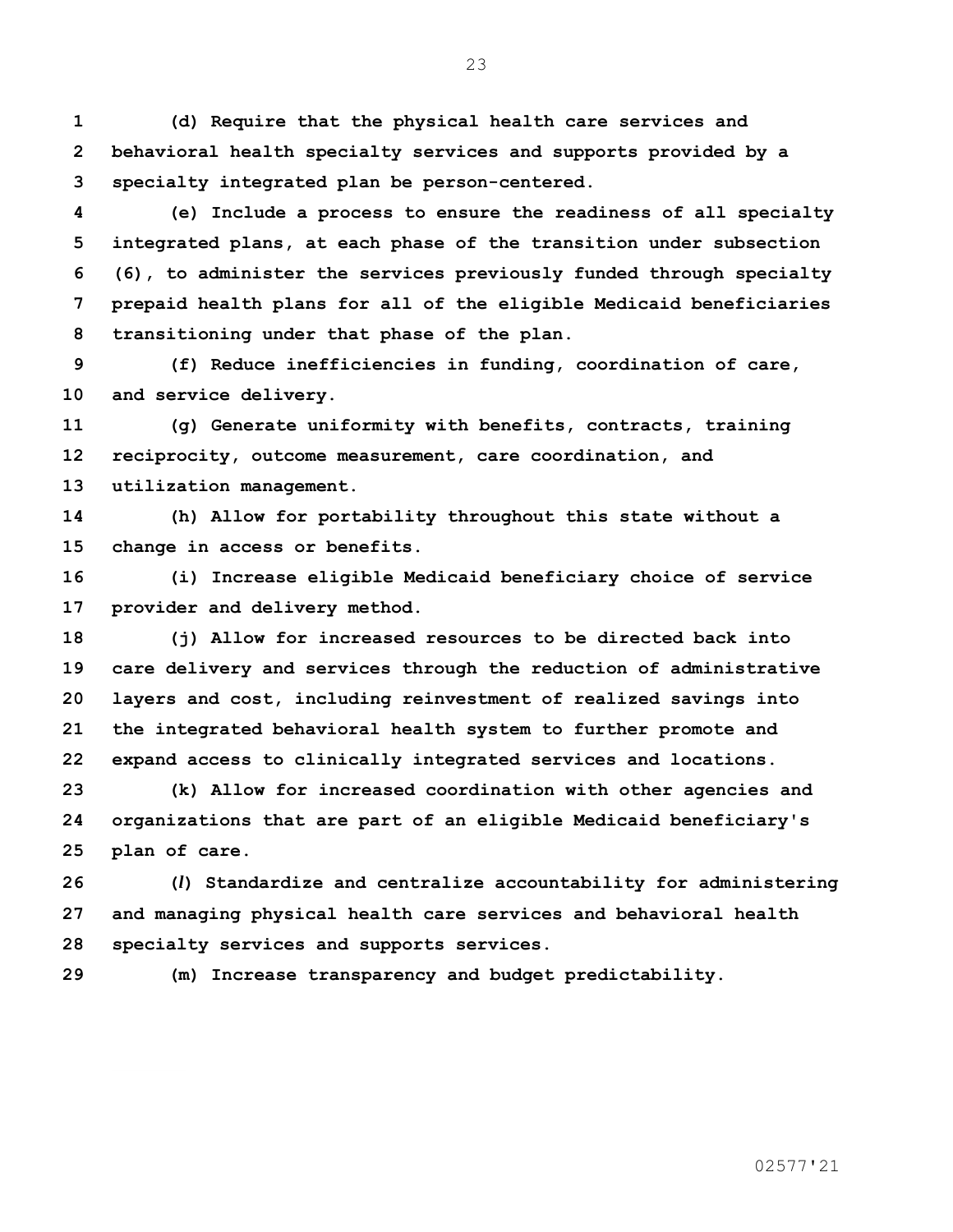**(n) Establish a 2-way risk corridor for the plan implemented under this section under which specialty integrated plans participate in a payment adjustment system through December 31, 2025.** 

 **(o) Establish a Medicaid loss ratio that is based on actuarially sound capitation rates and built on a standardized fee schedule for all covered Medicaid behavioral health services.**

 **(6) The plan required under subsection (3) must provide for the phased-in transition and enrollment of all eligible Medicaid beneficiaries from a specialty prepaid health plan into a specialty integrated plan within the following timeline:**

 **(a) Within 24 months after the effective date of the amendatory act that added this subsection, all eligible Medicaid beneficiaries with a serious mental illness or serious emotional disturbance and eligible Medicaid beneficiaries who are children in foster care must be enrolled in a specialty integrated plan.**

 **(b) Within 24 months after the successful transition and enrollment of those individuals described under subdivision (a), all eligible Medicaid beneficiaries with a substance use disorder must be enrolled in a specialty integrated plan.**

 **(c) Within 24 months after the successful transition and enrollment of those individuals described under subdivision (b), all eligible Medicaid beneficiaries with a developmental disability must be enrolled in a specialty integrated plan. Individuals with a dual diagnosis must be enrolled during the time frame individuals are enrolled under this subdivision.**

 **(7) Before implementation, the department must seek input from the interested parties when developing the plan and competitive bidding requirements. Additionally, the department, in consultation**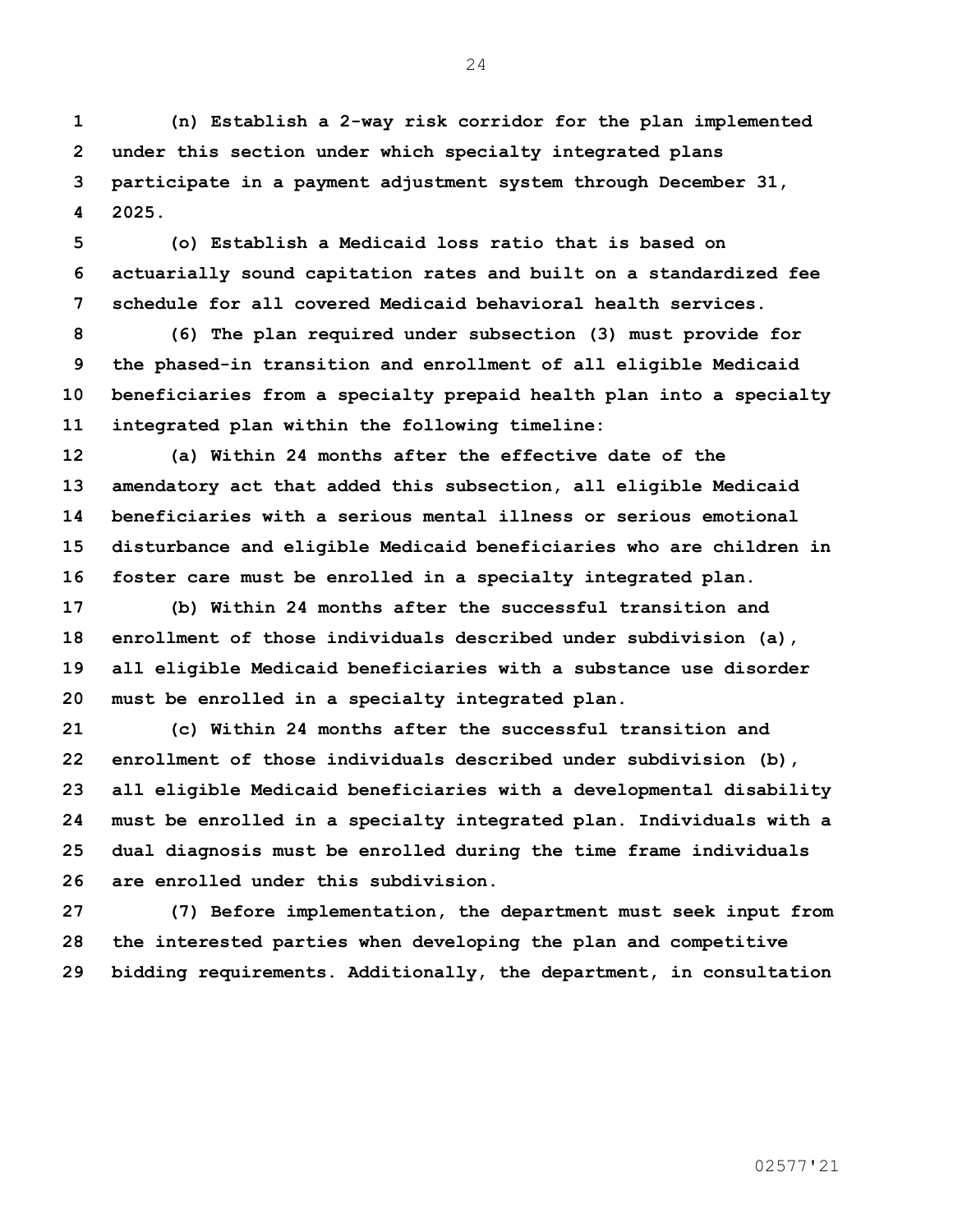**with 1 representative from each of the interested parties, shall develop key metrics to be used in determining whether or not each phase of the implementation under subsection (6) for the transition and enrollment of those eligible Medicaid beneficiaries into a contracted specialty integrated plan has been successful. The department shall not consider the implementation of a phase successful unless, based on the key metrics established under this section, the implementation resulted in statistically significant improvements in service delivery, health outcomes, and access for those eligible Medicaid beneficiaries. At a minimum, the key metrics must do all of the following:**

 **(a) Focus on assessing individuals with behavioral health diagnoses or physical and behavioral health comorbidities.**

 **(b) Be tailored to address all populations served in each phase.**

 **(c) Include measures related to patient-centered care, including shared decision-making, patient education, provider-patient communication, and patient or family experiences of care.**

 **(d) Include evidence-based metrics to assess health outcomes, coordination and continuity of care, utilization, cost, efficiency, patient safety, and access to care.** 

 **(e) Include measures that utilize real-time performance data of specialty integrated plans.**

 **(f) Leverage standards from national resources, including, but not limited to, the Centers for Medicare and Medicaid Services, National Committee for Quality Assurance, Substance Abuse and Mental Health Services Administration, and Agency for Healthcare Research and Quality.**

**(8) During each implementation phase described in subsection**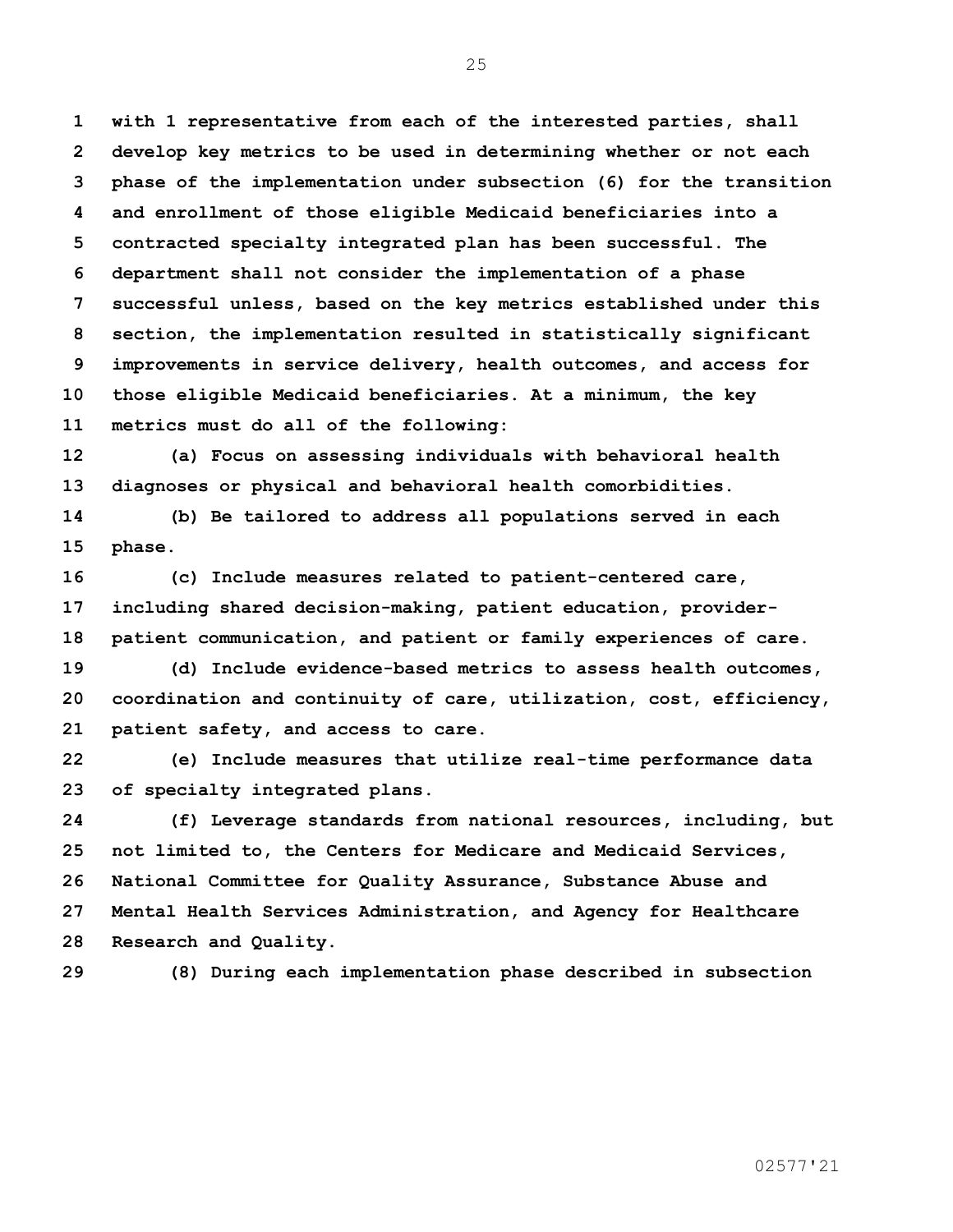**(6), the department, in consultation with the behavioral health accountability council, must routinely monitor the progress of the integration effort. The department must complete a formal evaluation of each implementation phase described in subsection (6) no later than 18 months after the effective date for each phase. The department must, at a minimum, use the predefined key metrics to assess the current state of the integration phase and evaluate the effectiveness of the integration effort. Within 90 days following the evaluation required under this subsection, the department must submit a report to the legislature with the findings, and include with the report an assessment of whether the phase is considered successful, unsuccessful, or undetermined. If the evaluation is considered unsuccessful or undetermined, the department must include a recommendation to either of the following:**

**(a) Continue the integration phase as intended.**

 **(b) Extend the duration of the phase to allow for further evaluation time of that phase.**

 **(c) Propose reform to modify the current phase before the 24- month phase comes to an end.** 

 **(9) The department shall ensure that all capitated payments made to specialty integrated plans are actuarially sound as provided under section 1903(m)(2)(A)(***iii***) of title XIX, 42 USC 1396b.**

 **(10) The department must establish an annual reporting requirement for specialty integrated plans. The reporting requirement must be posted publicly and provided to the legislature in order to annually evaluate the success and efficacy of the specialty integrated plan implementation. Five years after implementation of the program, the legislature may review the**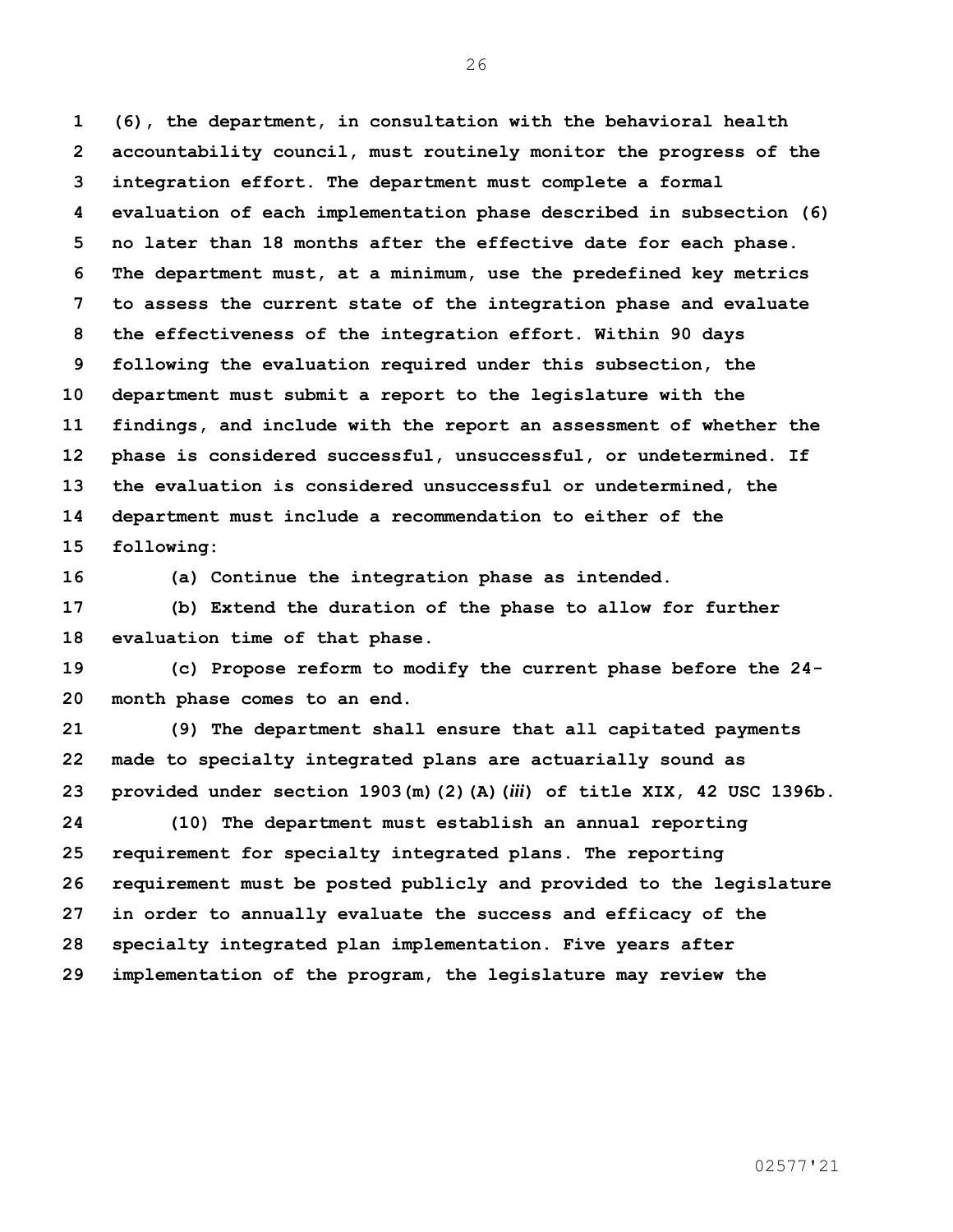**program's success and efficacy to determine if the program shall continue.** 

**(11) As used in this section:**

 **(a) "Community mental health services program" means that term as defined in section 100a of the mental health code, 1974 PA 258, MCL 330.1100a.**

**(b) "Foster care" means that term as defined in section 115f.**

 **(c) "Integrated care network" means a public or private entity that is composed of a network of organizations that provide or arrange to provide a coordinated continuum of physical health care services and behavioral health specialty services and supports for a defined population and that are willing to be held clinically and fiscally accountable for the outcomes and health status of that defined population.**

 **(d) "Interested parties" means the behavioral health advisory council established within the department, Arc Michigan, Association for Children's Mental Health, Blue Cross Blue Shield of Michigan, Community Mental Health Association of Michigan, Mental Health Association of Michigan, MI Cares Council, Michigan Association of Health Plans, Michigan Health and Hospital Association, Michigan Primary Care Association, Michigan Protection and Advocacy Service, Inc., Michigan Psychological Association, and National Alliance on Mental Illness-Michigan.**

 **(e) "Specialty integrated plan" means a managed care organization or a person operating a system of health care delivery and financing as provided under section 3573 of the insurance code of 1956, 1956 PA 218, MCL 500.3573, designated by the department as a specialty integrated plan to provide or arrange for the integration and delivery of comprehensive physical health care**